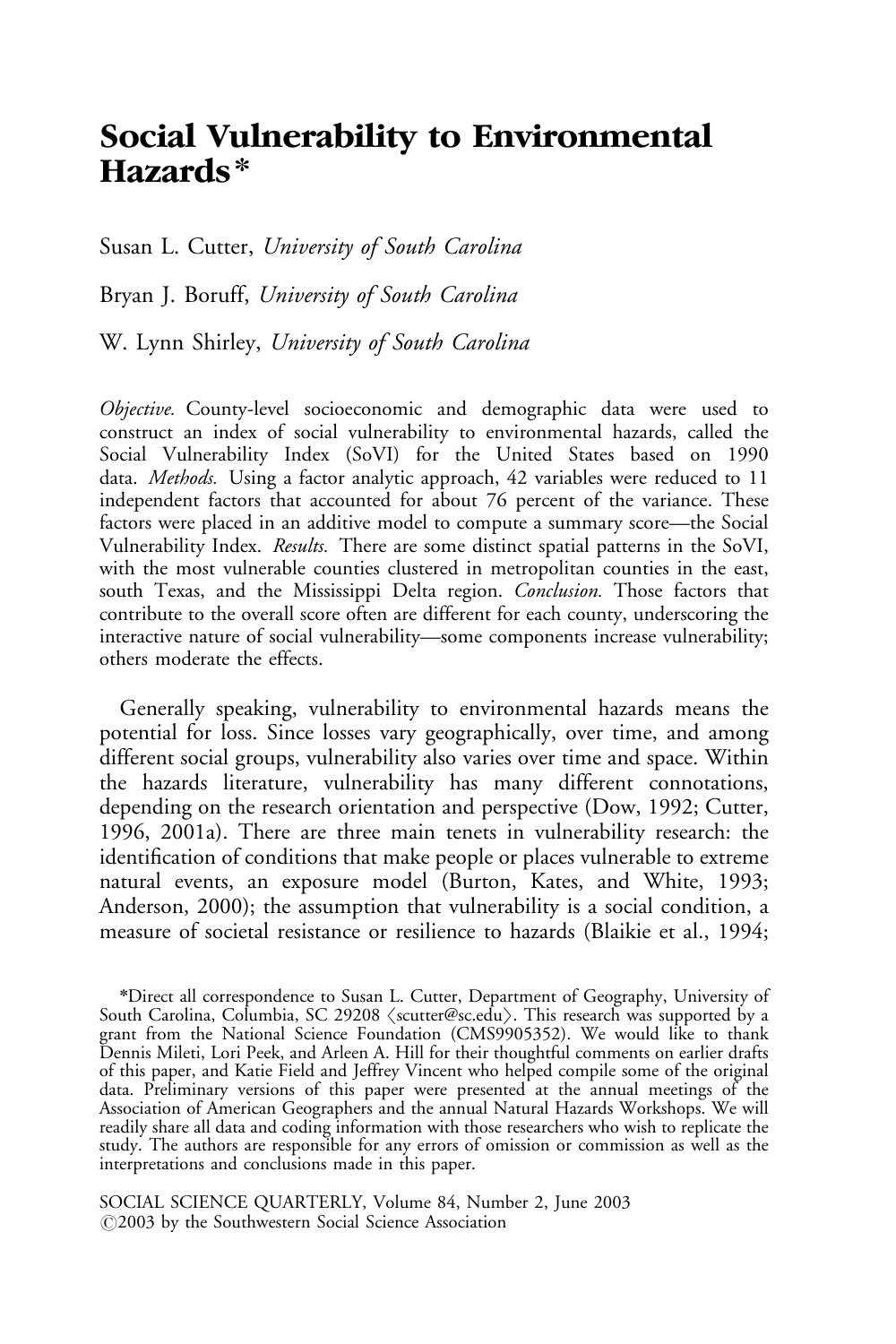Hewitt, 1997); and the integration of potential exposures and societal resilience with a specific focus on particular places or regions (Kasperson, Kasperson, and Turner, 1995; Cutter, Mitchell, and Scott, 2000).

# The Vulnerability Paradox

Although considerable research attention has examined components of biophysical vulnerability and the vulnerability of the built environment (Mileti, 1999), we currently know the least about the social aspects of vulnerability. Socially created vulnerabilities are largely ignored, mainly due to the difficulty in quantifying them, which also explains why social losses are normally absent in after-disaster cost/loss estimation reports. Instead, social vulnerability is most often described using the individual characteristics of people (age, race, health, income, type of dwelling unit, employment). Social vulnerability is partially the product of social inequalities—those social factors that influence or shape the susceptibility of various groups to harm and that also govern their ability to respond. However, it also includes place inequalities—those characteristics of communities and the built environment, such as the level of urbanization, growth rates, and economic vitality, that contribute to the social vulnerability of places. To date, there has been little research effort focused on comparing the social vulnerability of one place to another. For example, is there a robust and consistent set of indicators for assessing social vulnerability that facilitates comparisons among diverse places, such as eastern North Carolina and southern California? How well do these indicators differentiate places based on the level of social vulnerability and how well do these factors explain differences in economic losses from natural hazards? This article examines these questions through a comparative analysis of social vulnerability to natural hazards among U.S. counties.

This article utilizes the hazards-of-place model of vulnerability (Cutter, 1996; Cutter, Mitchell, and Scott, 2000; Heinz Center for Science, Economics, and the Environment, 2002) to examine the components of social vulnerability. In this conceptualization (Figure 1), risk (an objective measure of the likelihood of a hazard event) interacts with mitigation (measures to lessen risks or reduce their impact) to produce the hazard potential. The hazard potential is either moderated or enhanced by a geographic filter (site and situation of the place, proximity) as well as the social fabric of the place. The social fabric includes community experience with hazards, and community ability to respond to, cope with, recover from, and adapt to hazards, which in turn are influenced by economic, demographic, and housing characteristics. The social and biophysical vulnerabilities interact to produce the overall place vulnerability. In this article we examine only the social vulnerability portion of the conceptual model.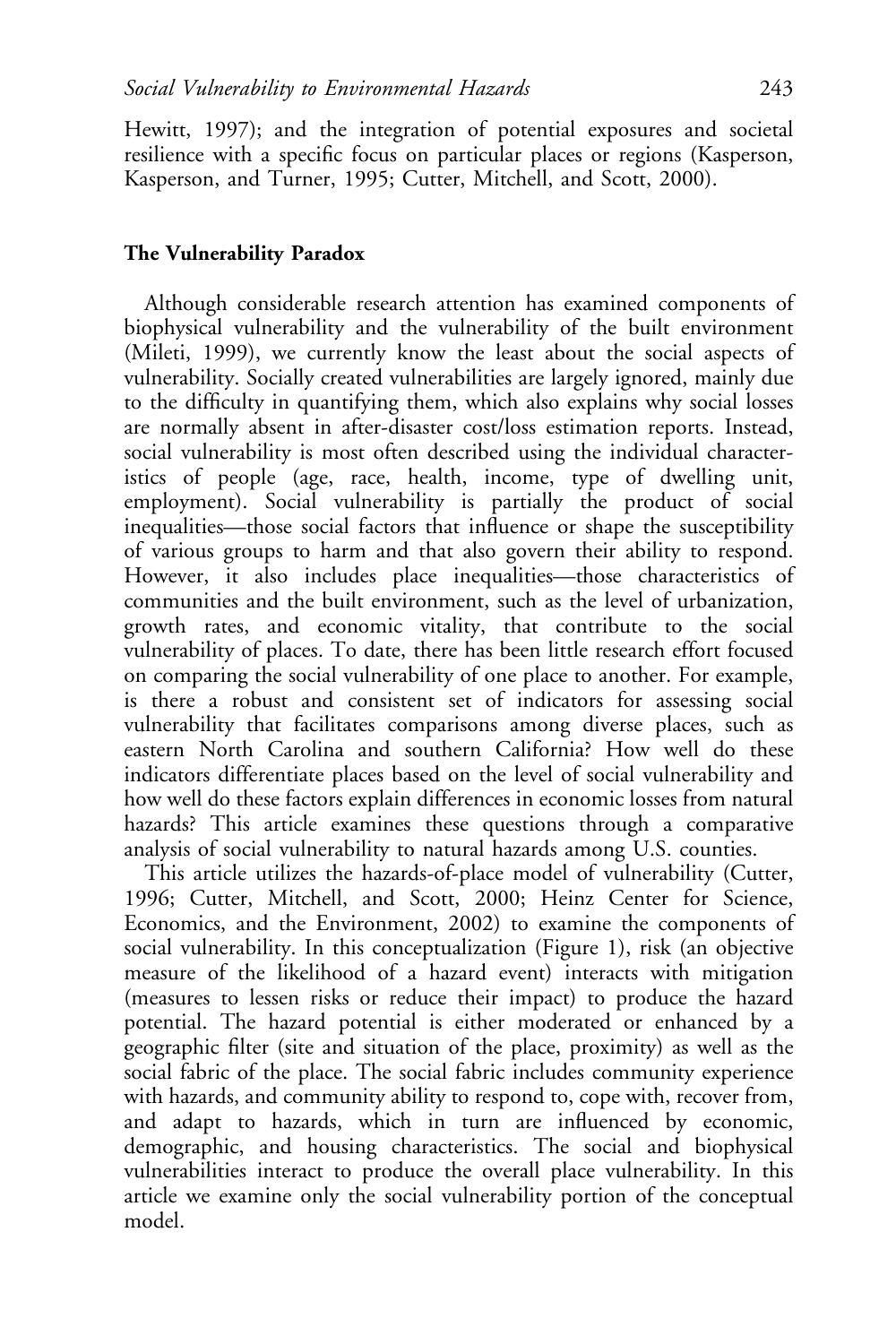#### FIGURE 1

The Hazards-of-Place Model of Vulnerability (Modified from Cutter, 1996)



## Redirecting Social Indicators Research

In the 1960s and 1970s, social indicators research was a thriving topic within the social sciences with volumes written on theoretical and methodological issues (Duncan, 1969, 1984; Land, 1983; Land and Spilerman, 1975; Smith, 1973; Smith, 1981), and applications to social policy formation (Rossi and Gilmartin, 1980). The development of environmental indicators followed shortly thereafter, with quality-of-life studies emerging as an amalgam of the two (Cutter, 1985).

As a current research endeavor, social indicators and quality-of-life studies have lost some of their original luster, although specialized journals (e.g., Social Indicators Research) remain as outlets for focused empirical research on the topic. Much of the contemporary work on social and quality-of-life indicators is relegated to popular rating places guides such as The Places Rated Almanac (Savageau, 2000), America's Top-Rated Cities (Garoogian, 1999), or comparative rankings of environmental quality (Green Metro Index by World Resources Institute, 1993; Green Index by Hall and Kerr, 1991). Also, there are a few examples of comparative measures of community health at the county level (Miringhoff, 1999; Shaw-Taylor, 1999; U.S. Health and Human Services Administration, 2001). One of the best national assessments that integrates demographic, public health, and environmental quality indicators is now more than a decade old, however (Goldman, 1991).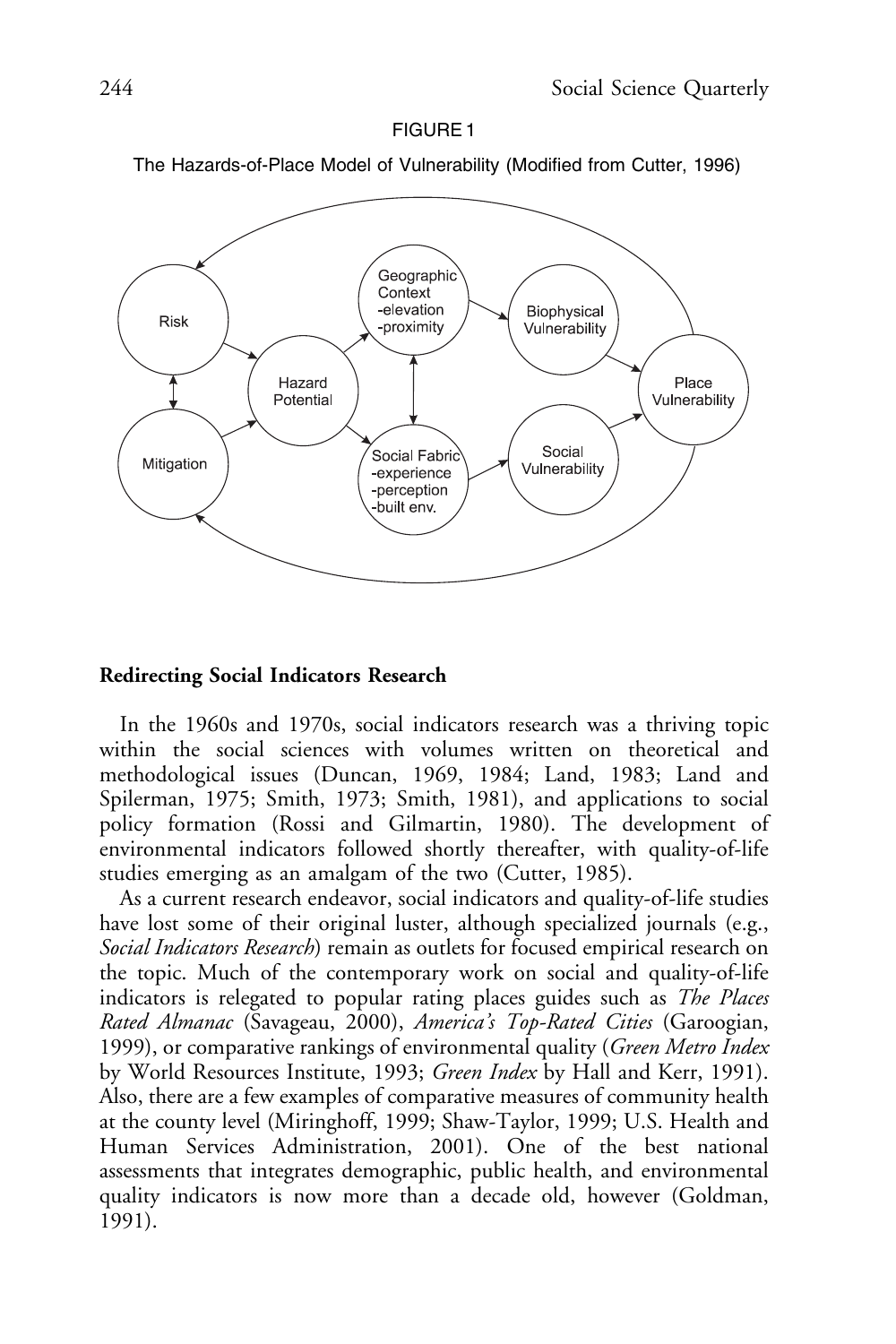Social and environmental indicators research is experiencing a renaissance at present, especially in the arena of sustainability science. For example, the United Nations Development Program's Human Development Index (UNDP, 2000) provides a composite indicator of human well-being, as well as indicators of gender disparity and poverty among nations—measures that have been used for more than a decade. Similarly, the World Bank (2001) provides data on the links between environmental conditions and human welfare, especially in developing nations, to monitor national progress toward a more sustainable future. An index has been developed to measure the environmental sustainability of national economies (World Economic Forum, 2000, 2002; Esty and Cornelius, 2002). Meanwhile, a set of indicators to monitor and assess ecological conditions for public policy decisions has been proposed (National Research Council, 2000). Similarly, the U.S. Environmental Protection Agency (2002) is using a small set of environmental indicators to track progress in hazardous waste remediation. Finally, the social capital embodied in various communities has been surveyed in selected communities to determine a baseline and comparative assessment of American social and civic engagement at the local level (Social Capital Community Benchmark Survey, 2002). Despite these efforts, there still is no consistent set of metrics used to assess vulnerability to environmental hazards, although there have been calls for just such an index (Comfort et al., 1999; Cutter, 2001b).

#### Factors Influencing Social Vulnerability

There is a general consensus within the social science community about some of the major factors that influence social vulnerability. These include: lack of access to resources (including information, knowledge, and technology); limited access to political power and representation; social capital, including social networks and connections; beliefs and customs; building stock and age; frail and physically limited individuals; and type and density of infrastructure and lifelines (Cutter, 2001a; Tierney, Lindell, and Perry, 2001; Putnam, 2000; Blaikie et al., 1994). Disagreements arise in the selection of specific variables to represent these broader concepts.

Those characteristics that influence social vulnerability most often found in the literature are listed in Table 1, along with the relevant research that identified them. Among the generally accepted are age, gender, race, and socioeconomic status. Other characteristics identify special needs populations or those that lack the normal social safety nets necessary in disaster recovery, such as the physically or mentally challenged, non-Englishspeaking immigrants, the homeless, transients, and seasonal tourists. The quality of human settlements (housing type and construction, infrastructure, and lifelines) and the built environment are also important in understanding social vulnerability, especially as these characteristics influence potential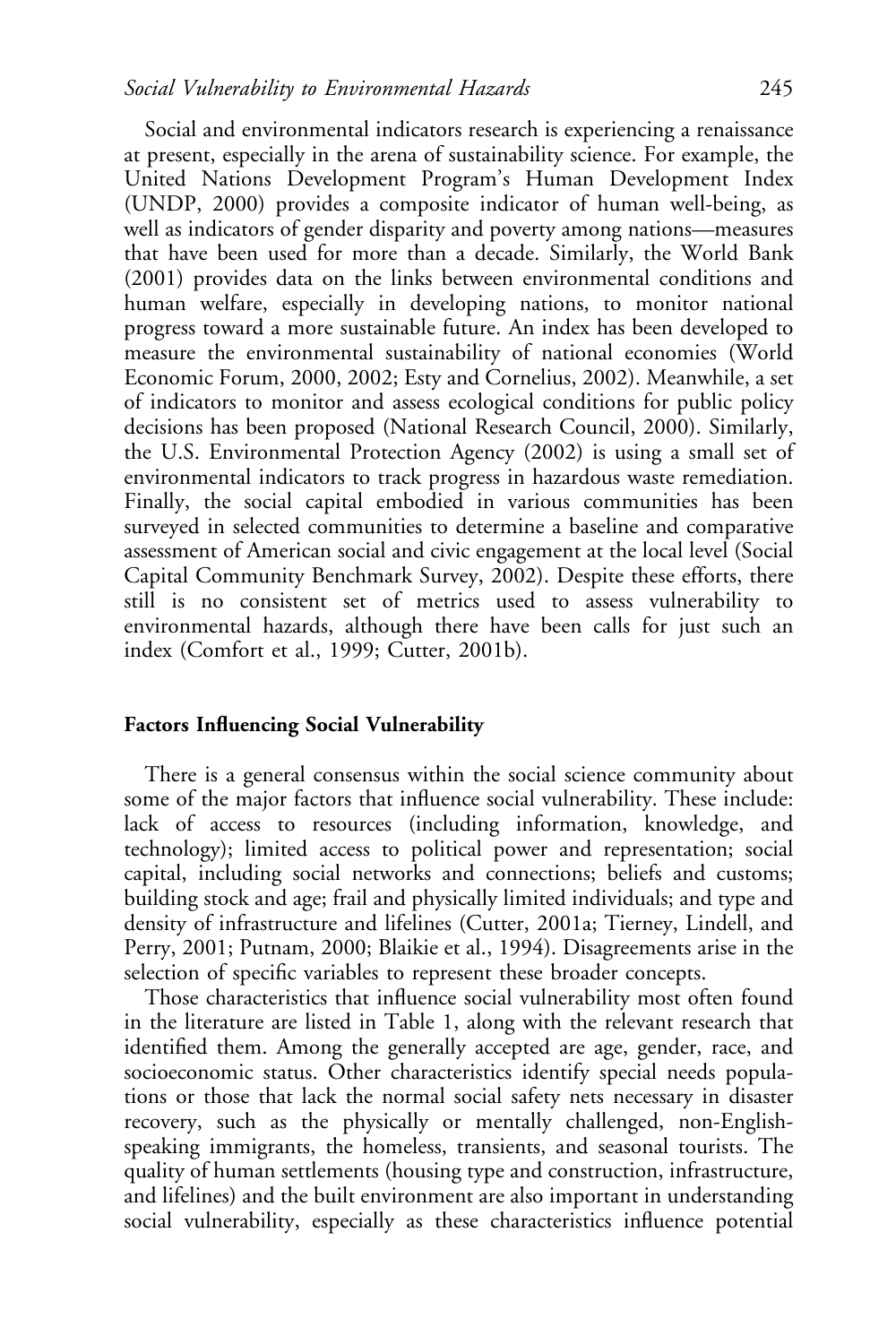# TABLE 1

# Social Vulnerability Concepts and Metrics

|                                                                   |                                                                                                                                                                                                                                                                                                                                                                                                                           | Increases $(+)$ or<br>Decreases                         |
|-------------------------------------------------------------------|---------------------------------------------------------------------------------------------------------------------------------------------------------------------------------------------------------------------------------------------------------------------------------------------------------------------------------------------------------------------------------------------------------------------------|---------------------------------------------------------|
| Concept                                                           | Description                                                                                                                                                                                                                                                                                                                                                                                                               | $(-)$<br>Social<br>Vulnerability                        |
| Socioeconomic<br>status (income,<br>political power,<br>prestige) | The ability to absorb losses and enhance<br>resilience to hazard impacts. Wealth<br>enables communities to absorb and<br>recover from losses more quickly due to<br>insurance, social safety nets, and<br>entitlement programs.<br>Sources: Cutter, Mitchell, and Scott (2000),<br>Burton, Kates, and White (1993), Blaikie et<br>al. (1994), Peacock, Morrow, and Gladwin<br>(1997, 2000), Hewitt (1997), Puente (1999), | High status<br>$(+/-)$<br>Low income or<br>status $(+)$ |
| Gender                                                            | and Platt (1999).<br>Women can have a more difficult time<br>during recovery than men, often due to<br>sector-specific employment, lower wages,<br>and family care responsibilities.<br>Sources: Blaikie et al. (1994), Enarson and<br>Morrow (1998), Enarson and Scanlon<br>(1999), Morrow and Phillips (1999),<br>Fothergill (1996), Peacock, Morrow, and<br>Gladwin (1997, 2000), Hewitt (1997), and<br>Cutter (1996). | Gender (+)                                              |
| Race and<br>ethnicity                                             | Imposes language and cultural barriers<br>that affect access to post-disaster<br>funding and residential locations in high<br>hazard areas.<br>Sources: Pulido (2000), Peacock, Morrow,<br>and Gladwin (1997, 2000), Bolin with<br>Stanford (1998), and Bolin (1993).                                                                                                                                                     | Nonwhite $(+)$<br>Non-Anglo $(+)$                       |
| Age                                                               | Extremes of the age spectrum affect the<br>movement out of harm's way. Parents<br>lose time and money caring for children<br>when daycare facilities are affected; elderly<br>may have mobility constraints or mobility<br>concerns increasing the burden of care<br>and lack of resilience.<br>Sources: Cutter, Mitchell, and Scott (2000),<br>O'Brien and Mileti (1992), Hewitt (1997),<br>and Ngo (2001).              | Elderly $(+)$<br>Children $(+)$                         |
| Commercial and<br>industrial<br>development                       | The value, quality, and density of<br>commercial and industrial buildings provides<br>an indicator of the state of economic health<br>of a community, and potential losses in the<br>business community, and longer-term issues<br>with recovery after an event.                                                                                                                                                          | High density $(+)$<br>High value<br>$(+/-)$             |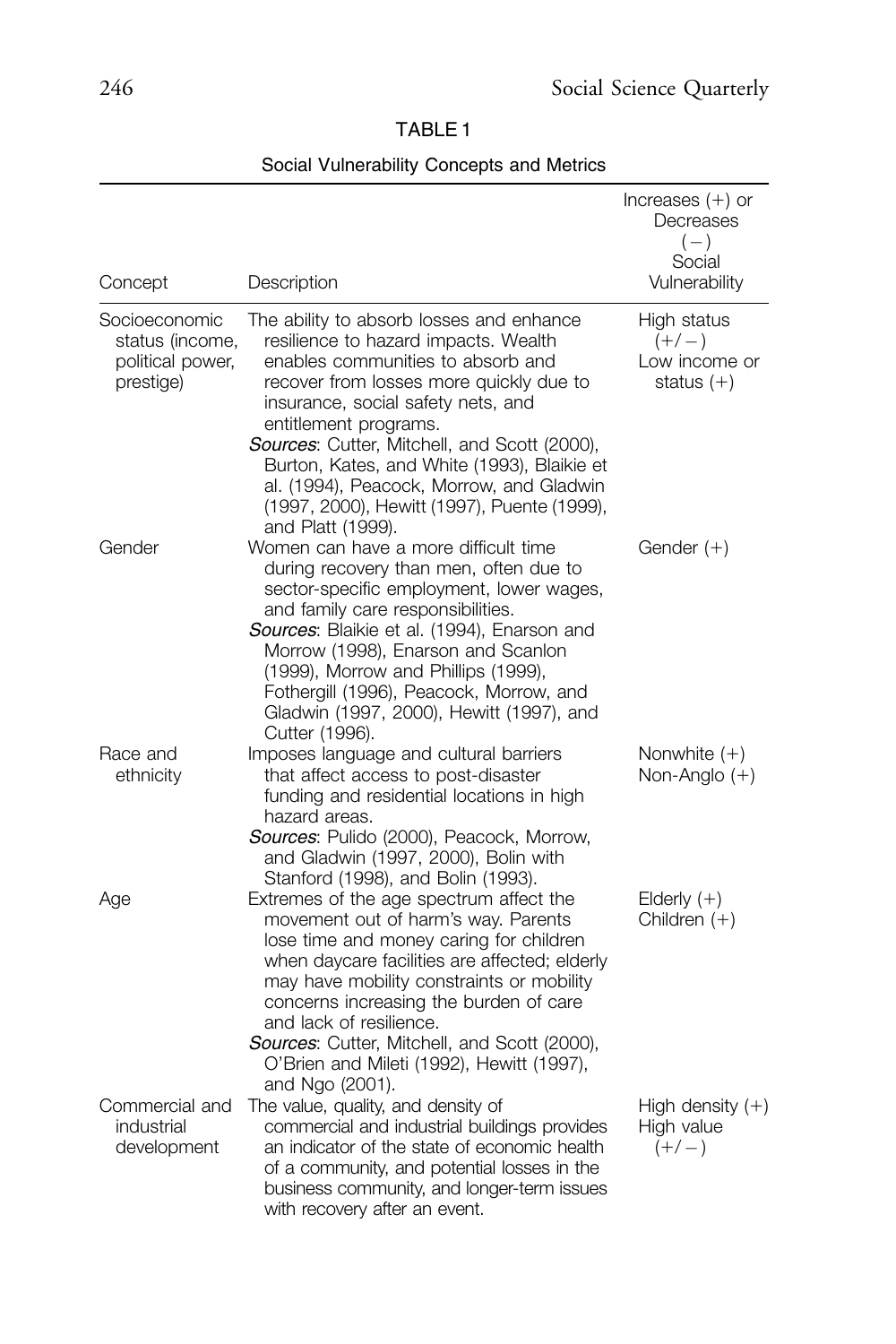|                                 | <b>Sources:</b> Heinz Center for Science,<br>Economics, and the Environment<br>(2000) and Webb, Tierney, and<br>Dahlhamer (2000).                                                                                                                                                                                                                                                                                                                                                  |                                      |
|---------------------------------|------------------------------------------------------------------------------------------------------------------------------------------------------------------------------------------------------------------------------------------------------------------------------------------------------------------------------------------------------------------------------------------------------------------------------------------------------------------------------------|--------------------------------------|
| Employment<br>loss              | The potential loss of employment<br>following a disaster exacerbates the<br>number of unemployed workers in a<br>community, contributing to a slower<br>recovery from the disaster.                                                                                                                                                                                                                                                                                                | Employment<br>$loss (+)$             |
| Rural/urban                     | Source: Mileti (1999).<br>Rural residents may be more vulnerable<br>due to lower incomes and more<br>dependent on locally based resource<br>extraction economies (e.g., farming,<br>fishing). High-density areas (urban)<br>complicate evacuation out of harm's way.<br>Source: Cutter, Mitchell, and Scott (2000),<br>Cova and Church (1997), and Mitchell<br>(1999).                                                                                                             | Rural $(+)$<br>Urban $(+)$           |
| Residential<br>property         | The value, quality, and density of<br>residential construction affects potential<br>losses and recovery. Expensive homes<br>on the coast are costly to replace; mobile<br>homes are easily destroyed and less<br>resilient to hazards.<br>Source: Heinz Center for Science,<br>Economics, and the Environment (2000),<br>Cutter, Mitchell, and Scott (2000), and<br>Bolin and Stanford (1991).                                                                                     | Mobile homes<br>$(+)$                |
| Infrastructure<br>and lifelines | Loss of sewers, bridges, water,<br>communications, and transportation<br>infrastructure compounds potential<br>disaster losses. The loss of infrastructure<br>may place an insurmountable financial<br>burden on smaller communities that<br>lack the financial resources to<br>rebuild.<br><b>Source:</b> Heinz Center for Science,<br>Economics, and the Environment (2000)                                                                                                      | Extensive<br>infrastructure<br>$(+)$ |
| Renters                         | and Platt (1995).<br>People that rent do so because they are<br>either transient or do not have the<br>financial resources for home ownership.<br>They often lack access to information<br>about financial aid during recovery. In the<br>most extreme cases, renters lack sufficient<br>shelter options when lodging becomes<br>uninhabitable or too costly to afford.<br><b>Source:</b> Heinz Center for Science,<br>Economics, and the Environment<br>(2000) and Morrow (1999). | Renters $(+)$                        |

TABLE 1 — Continued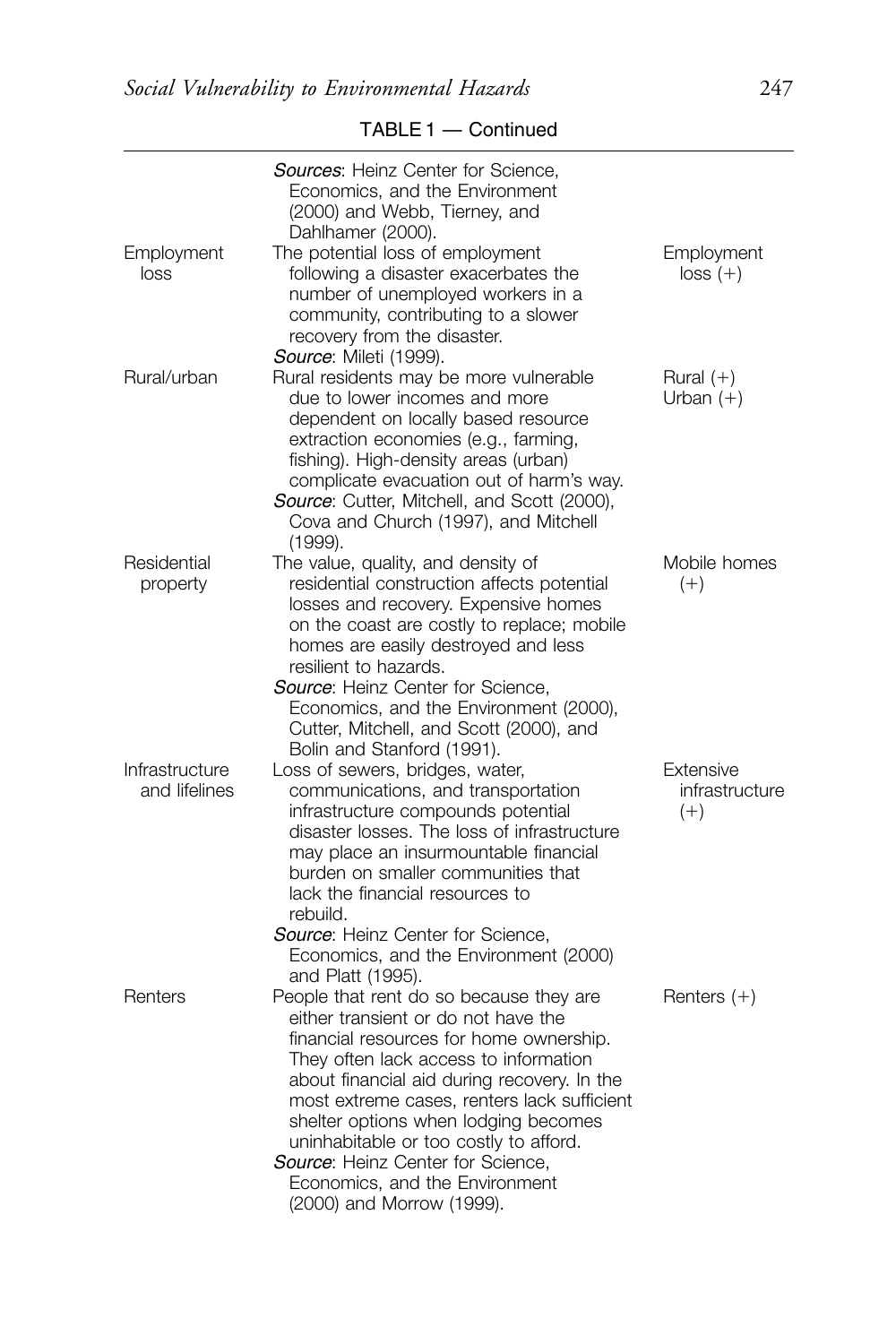| Occupation           | Some occupations, especially those<br>involving resource extraction, may be<br>severely impacted by a hazard event.<br>Self-employed fisherman suffer when their<br>means of production is lost and may not<br>have the requisite capital to resume work<br>in a timely fashion and thus will seek<br>alternative employment. Those migrant<br>workers engaged in agriculture and low-<br>skilled service jobs (housekeeping,<br>childcare, and gardening) may similarly<br>suffer, as disposable income fades and the<br>need for services declines. Immigration<br>status also affects occupational recovery. | Professional or<br>managerial<br>$(-)$<br>Clerical or<br>laborer $(+)$<br>Service sector<br>$(+)$ |
|----------------------|-----------------------------------------------------------------------------------------------------------------------------------------------------------------------------------------------------------------------------------------------------------------------------------------------------------------------------------------------------------------------------------------------------------------------------------------------------------------------------------------------------------------------------------------------------------------------------------------------------------------|---------------------------------------------------------------------------------------------------|
|                      | <b>Source:</b> Heinz Center for Science,<br>Economics, and the Environment (2000),                                                                                                                                                                                                                                                                                                                                                                                                                                                                                                                              |                                                                                                   |
| Family structure     | Hewitt (1997), and Puente (1999).<br>Families with large numbers of<br>dependents or single-parent households<br>often have limited finances to outsource<br>care for dependents, and thus must juggle<br>work responsibilities and care for family<br>members. All affect the resilience to and<br>recovery from hazards.                                                                                                                                                                                                                                                                                      | High birth rates<br>$(+)$<br>Large families<br>$(+)$<br>Single-parent<br>households<br>$(+)$      |
|                      | Source: Blaikie et al. (1994), Morrow (1999),<br>Heinz Center for Science, Economics,<br>and the Environment (2000), and Puente                                                                                                                                                                                                                                                                                                                                                                                                                                                                                 |                                                                                                   |
| Education            | (1999).<br>Education is linked to socioeconomic<br>status, with higher educational<br>attainment resulting in greater lifetime<br>earnings. Lower education constrains the<br>ability to understand warning information<br>and access to recovery information.                                                                                                                                                                                                                                                                                                                                                  | Little education<br>$(+)$<br>Highly educated<br>$(-)$                                             |
|                      | Source: Heinz Center for Science,                                                                                                                                                                                                                                                                                                                                                                                                                                                                                                                                                                               |                                                                                                   |
| Population<br>growth | Economics, and the Environment (2000).<br>Counties experiencing rapid growth lack<br>available quality housing, and the social<br>services network may not have had time<br>to adjust to increased populations. New<br>migrants may not speak the language and<br>not be familiar with bureaucracies for<br>obtaining relief or recovery information,<br>all of which increase vulnerability.                                                                                                                                                                                                                   | Rapid growth<br>$(+)$                                                                             |
|                      | <b>Source:</b> Heinz Center for Science,<br>Economics, and the Environment (2000),                                                                                                                                                                                                                                                                                                                                                                                                                                                                                                                              |                                                                                                   |
|                      | Cutter, Mitchell, and Scott (2000), Morrow<br>(1999), and Puente (1999).                                                                                                                                                                                                                                                                                                                                                                                                                                                                                                                                        |                                                                                                   |
| Medical services     | Health care providers, including<br>physicians, nursing homes, and<br>hospitals, are important post-event                                                                                                                                                                                                                                                                                                                                                                                                                                                                                                       | Higher density<br>of medical<br>$(-)$                                                             |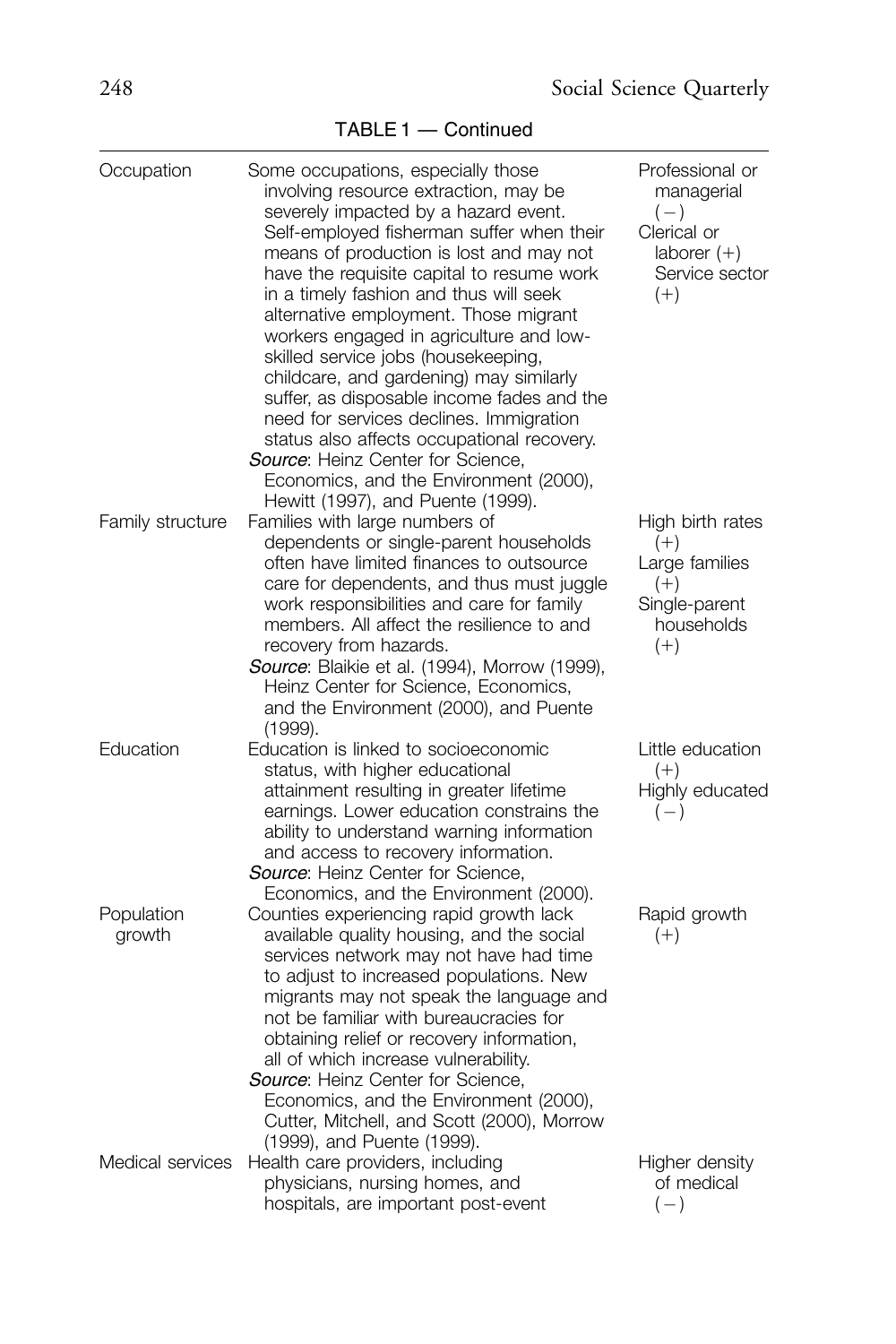|                              | sources of relief. The lack of proximate<br>medical services will lengthen immediate<br>relief and longer-term recovery from<br>disasters.<br><b>Source:</b> Heinz Center for Science,                                                                                     |                                         |
|------------------------------|----------------------------------------------------------------------------------------------------------------------------------------------------------------------------------------------------------------------------------------------------------------------------|-----------------------------------------|
|                              | Economics, and the Environment (2000),                                                                                                                                                                                                                                     |                                         |
| Social<br>dependence         | Morrow (1999), and Hewitt (1997).<br>Those people who are totally dependent<br>on social services for survival are                                                                                                                                                         | High dependence<br>$(+)$                |
|                              | already economically and socially<br>marginalized and require additional<br>support in the post-disaster period.                                                                                                                                                           | Low dependence<br>$(-)$                 |
|                              | <b>Source:</b> Morrow (1999), Heinz Center for<br>Science, Economics, and the<br>Environment (2000), Drabek (1996),<br>and Hewitt (2000).                                                                                                                                  |                                         |
| Special needs<br>populations | Special needs populations (infirm,<br>institutionalized, transient, homeless),<br>while difficult to identify and measure,<br>are disproportionately affected during<br>disasters and, because of their invisibility<br>in communities, mostly ignored during<br>recovery. | Large special needs<br>population $(+)$ |
|                              | <b>Source:</b> Morrow (1999) and Tobin and<br>Ollenburger (1993).                                                                                                                                                                                                          |                                         |

TABLE 1 — Continued

SOURCE: Cutter, Boruff, and Shirley (2001); Heinz Center for Science, Economics, and the Environment (2002).

economic losses, injuries, and fatalities from natural hazards. Given their general acceptance in the literature, can we empirically define a robust set of variables that capture these characteristics, which then allows us to monitor changes in social vulnerability geographically and over time?

#### Methods

To examine the social vulnerability, socioeconomic data were collected for 1990 for all 3,141 U.S. counties, our unit of analysis. Using the U.S. Census (City and County Data Books for 1994 and 1998), specific variables were collected that characterized the broader dimensions of social vulnerability identified in Table 1. Originally, more than 250 variables were collected, but after testing for multicollinearity among the variables, a subset of 85 raw and computed variables was derived. After all the computations and normalization of data (to percentages, per capita, or density functions), 42 independent variables were used in the statistical analyses (Table 2). The primary statistical procedure used to reduce the data was factor analysis,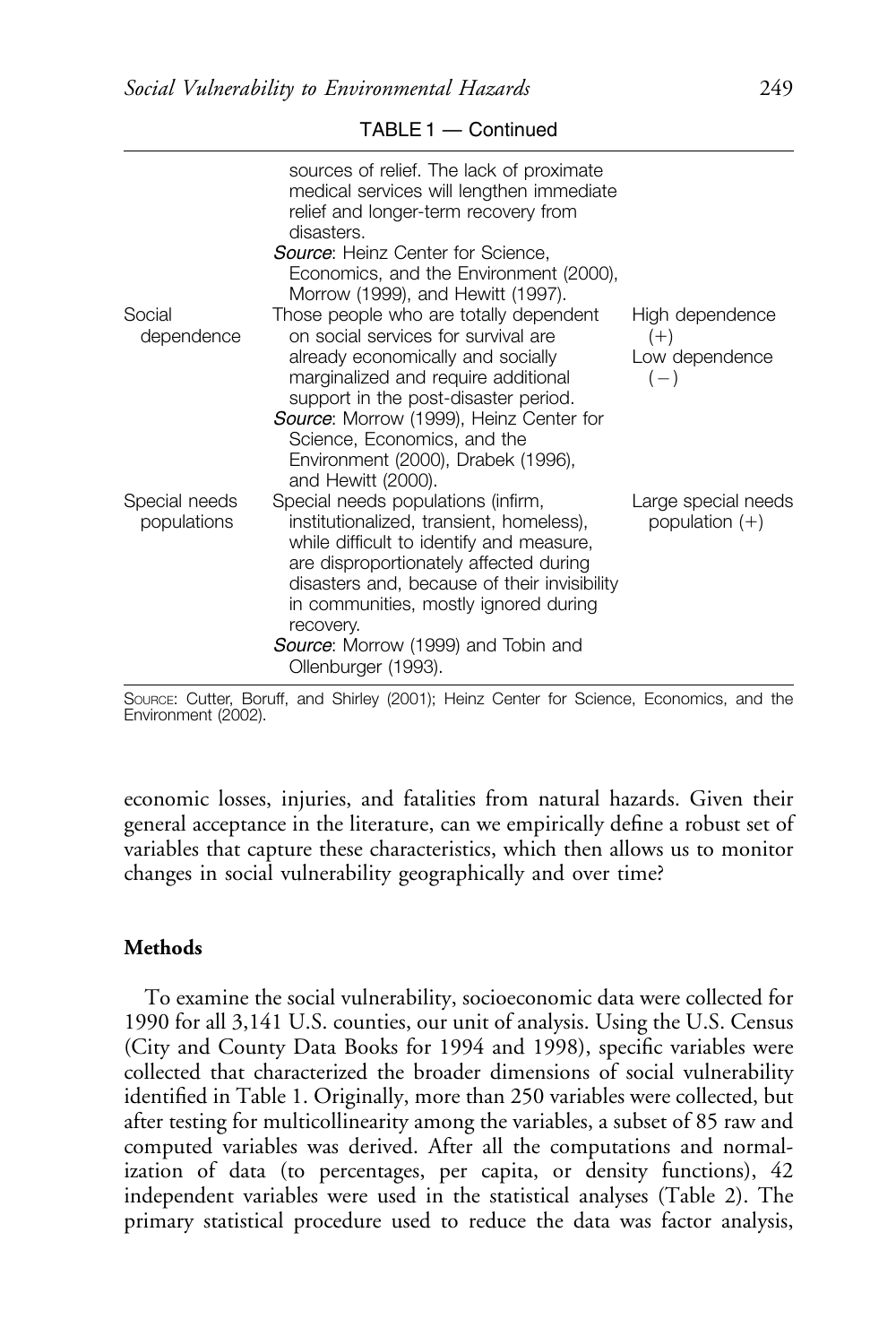# TABLE 2

Variable Names and Descriptions

| Name            | Description                                                                                         |
|-----------------|-----------------------------------------------------------------------------------------------------|
| MED_AGE90       | Median age, 1990                                                                                    |
| PERCAP89        | Per capita income (in dollars), 1989                                                                |
| MVALOO90        | Median dollar value of owner-occupied housing, 1990                                                 |
| MEDRENT90       | Median rent (in dollars) for renter-occupied housing units, 1990                                    |
| PHYSICN90       | Number of physicians per 100,000 population, 1990                                                   |
| PCTVOTE92       | Vote cast for president, 1992—percent voting for leading party<br>(Democratic)                      |
| BRATE90         | Birth rate (number of births per 1,000 population), 1990                                            |
| MIGRA_97        | Net international migration, 1990-1997                                                              |
| PCTFARMS92      | Land in farms as a percent of total land, 1992                                                      |
| PCTBLACK90      | Percent African American, 1990                                                                      |
| PCTINDIAN90     | Percent Native American, 1990                                                                       |
| PCTASIAN 90     | Percent Asian, 1990                                                                                 |
| PCTHISPANIC90   | Percent Hispanic, 1990                                                                              |
| PCTKIDS90       | Percent of population under five years old, 1990                                                    |
| PCTOLD90        | Percent of population over 65 years, 1990                                                           |
| PCTVLUN91       | Percent of civilian labor force unemployed, 1991                                                    |
| <b>AVGPERHH</b> | Average number of people per household, 1990                                                        |
| PCTHH7589       | Percent of households earning more than \$75,000, 1989                                              |
| PCTPOV90        | Percent living in poverty, 1990                                                                     |
| PCTRENTER90     | Percent renter-occupied housing units, 1990                                                         |
| PCTRFRM90       | Percent rural farm population, 1990                                                                 |
| DEBREV92        | General local government debt to revenue ratio, 1992                                                |
| PCTMOBL90       | Percent of housing units that are mobile homes, 1990                                                |
| PCTNOHS90       | Percent of population 25 years or older with no high school<br>diploma, 1990                        |
| HODENUT90       | Number of housing units per square mile, 1990                                                       |
| HUPTDEN90       | Number of housing permits per new residential construction per                                      |
|                 | square mile, 1990                                                                                   |
| MAESDEN92       | Number of manufacturing establishments per square mile, 1992                                        |
| EARNDEN90       | Earnings (in \$1,000) in all industries per square mile, 1990                                       |
| COMDEVDN92      | Number of commercial establishments per square mile, 1990                                           |
| RPROPDEN92      | Value of all property and farm products sold per square mile, 1990                                  |
| CVBRPC91        | Percent of the population participating in the labor force, 1990                                    |
| FEMLBR90        | Percent females participating in civilian labor force, 1990                                         |
| AGRIPC90        | Percent employed in primary extractive industries (farming,<br>fishing, mining, and forestry), 1990 |
| TRANPC90        | Percent employed in transportation, communications, and other<br>public utilities, 1990             |
| SERVPC90        | Percent employed in service occupations, 1990                                                       |
| NRRESPC91       | Per capita residents in nursing homes, 1991                                                         |
| HOSPTPC91       | Per capita number of community hospitals, 1991                                                      |
| PCCHGPOP90      | Percent population change, 1980/1990                                                                |
| PCTURB90        | Percent urban population, 1990                                                                      |
| PCTFEM90        | Percent females, 1990                                                                               |
| PCTF_HH90       | Percent female-headed households, no spouse present, 1990                                           |
| SSBENPC90       | Per capita Social Security recipients, 1990                                                         |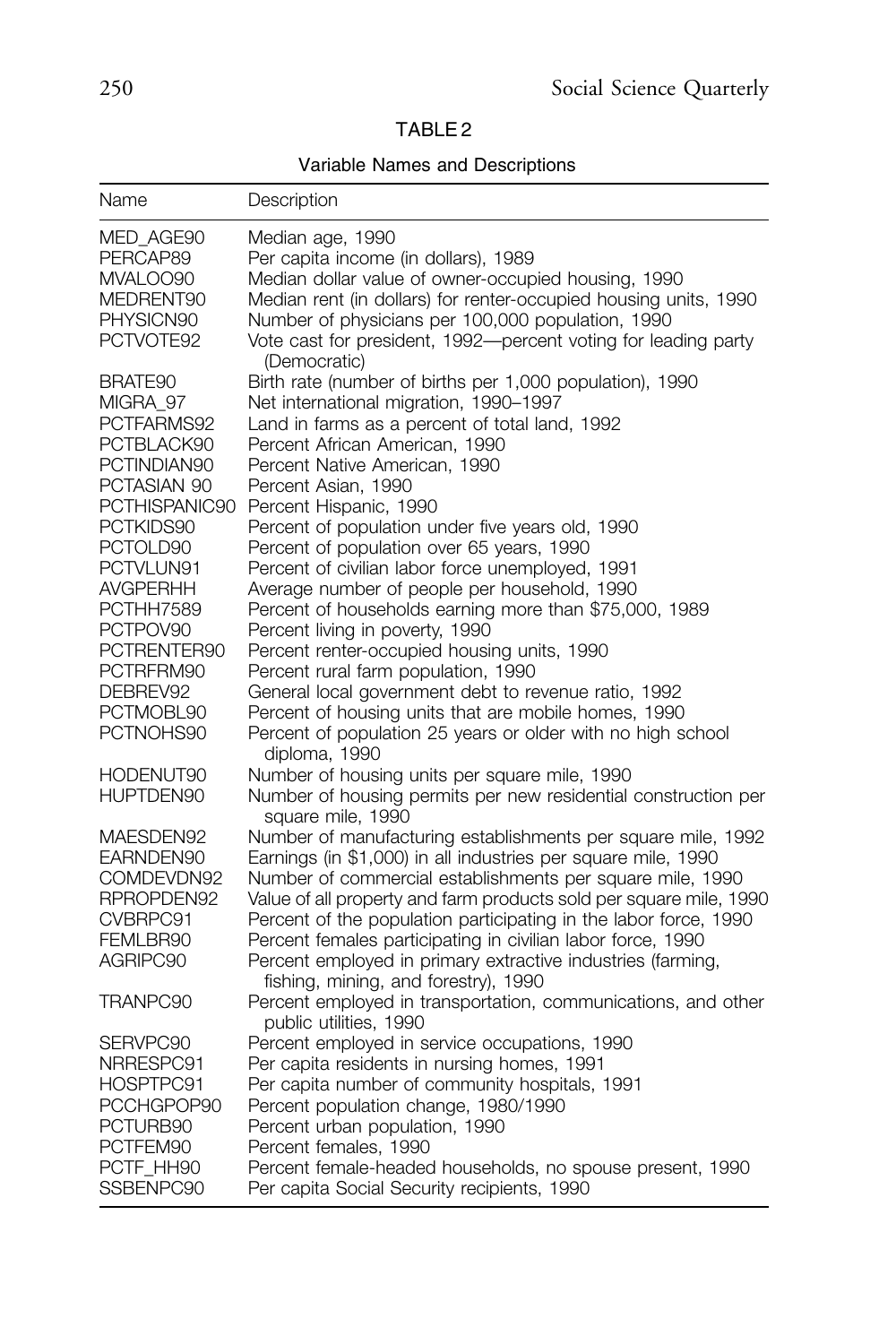specifically, principal components analysis.<sup>1</sup> The use of a reductionist technique such as factor analysis allows for a robust and consistent set of variables that can be monitored over time to assess any changes in overall vulnerability. The technique also facilitates replication of the variables at other spatial scales, thus making data compilation more efficient. A total of 11 factors was produced, which explained 76.4 percent of the variance among all counties.<sup>2</sup>

## Empirically Defining the Underlying Dimensions of Social Vulnerability

Eleven composite factors were found that differentiated U.S. counties according to their relative level of social vulnerability in 1990 (Table 3). Each of these is briefly described below.

#### Personal Wealth

The first factor identified the individual personal wealth of counties as measured by per capita income, percentage of households earning more than \$75,000 per year, median house values, and median rents. The wealth variables loaded positively on this factor and the lack of wealth (poverty) variables, negatively. The wealth factor explains 12.4 percent of the variance. Wealth enables communities to quickly absorb and recover from losses, but it also means that there may be more material goods at risk in the first place. On the other hand, there is more agreement that lack of wealth is a primary contributor to social vulnerability as fewer individual and community resources for recovery are available, thereby making the community less resilient to the hazard impacts.

# Age

The two demographic groups most affected by disasters, children and the elderly, are identified in the second factor, which explains 11.9 percent of the variation among counties, an empirical finding also consistent with the literature. The preponderance of children in the community

<sup>&</sup>lt;sup>1</sup>This procedure cannot be performed with missing values, so in these cases a value of zero was substituted. We recognize that assigning a value of zero for a missing variable for a case may not accurately represent the true vulnerability based on that one variable, and that in all likelihood it would underestimate the level of vulnerability for those affected counties. From our perspective, it was more important to include all U.S. counties in the analysis (a spatial decision), rather than dropping them (the majority of which were in Alaska and Hawaii).

<sup>&</sup>lt;sup>2</sup>To simplify the structure of underlying dimensions and produce more independence among the factors, a varimax rotation was used in the factor analysis. The varimax rotation minimizes the number of variables that load high on a single factor, thereby increasing the percentage variation between each factor. Eigenvalues greater than 1.00 were used to generate the 11 factors and were based on a scree diagram showing a distinct break in the values.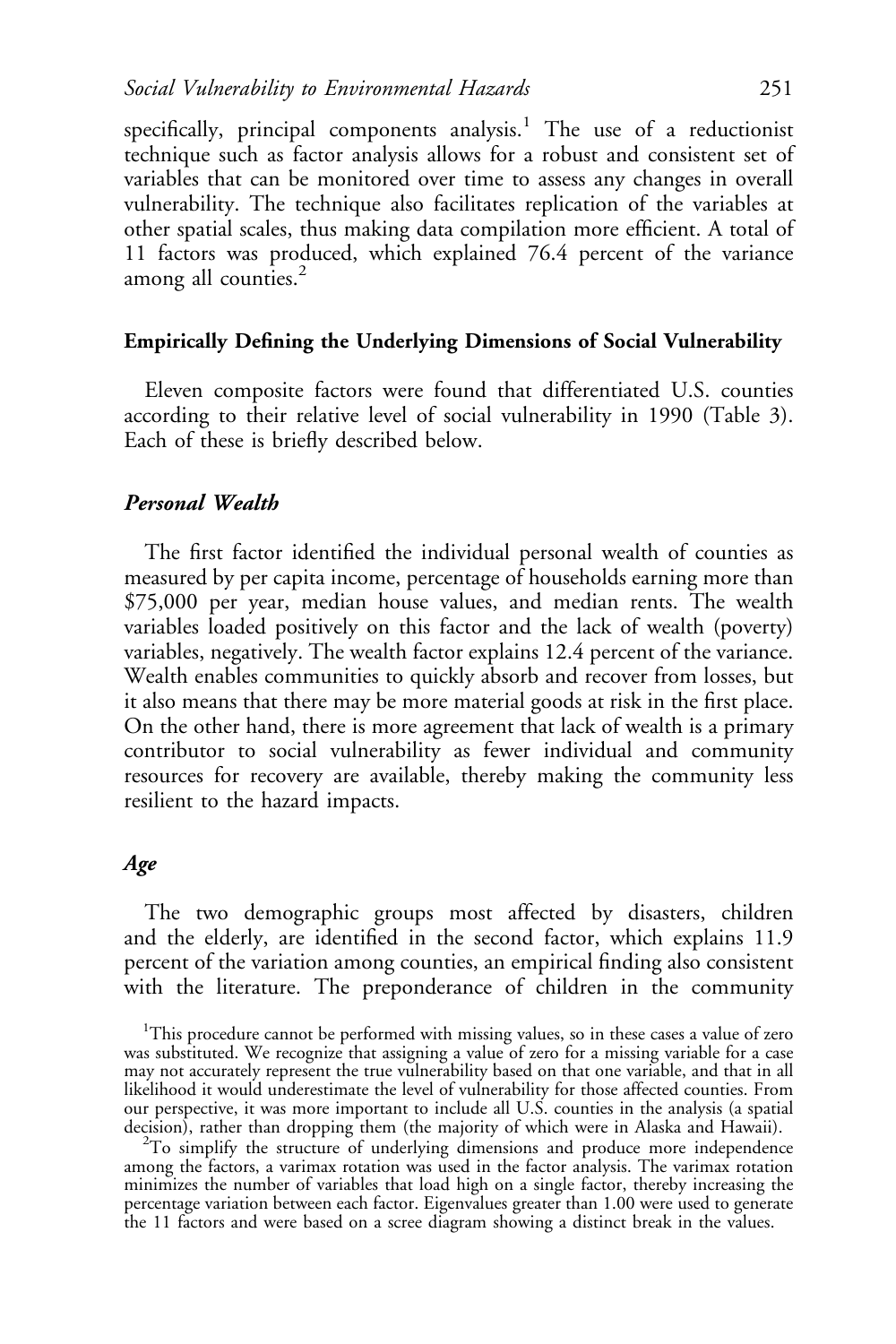| <b>Differentially of Octar valifierability</b> |                                         |                                   |                                                                            |             |
|------------------------------------------------|-----------------------------------------|-----------------------------------|----------------------------------------------------------------------------|-------------|
| Factor                                         | Name                                    | Percent<br>Variation<br>Explained | Dominant<br>Variable                                                       | Correlation |
| 1                                              | Personal wealth                         | 12.4                              | Per capita income                                                          | $+0.87$     |
| $\overline{c}$                                 | Age                                     | 11.9                              | Median age                                                                 | $-0.90$     |
| 3                                              | Density of the built<br>environment     | 11.2                              | No. commercial<br>establishments/mi <sup>2</sup>                           | $+0.98$     |
| 4                                              | Single-sector<br>economic<br>dependence | 8.6                               | % employed in<br>extractive<br>industries                                  | $+0.80$     |
| 5                                              | Housing stock<br>and tenancy            | 7.0                               | % housing units that<br>are mobile homes                                   | $-0.75$     |
| 6                                              | Race-African<br>American                | 6.9                               | % African American                                                         | $+0.80$     |
| 7                                              | Ethnicity-<br>Hispanic                  | 4.2                               | % Hispanic                                                                 | $+0.89$     |
| 8                                              | Ethnicity-Native<br>American            | 4.1                               | % Native American                                                          | $+0.75$     |
| 9                                              | Race-Asian                              | 3.9                               | % Asian                                                                    | $+0.71$     |
| 10                                             | Occupation                              | 3.2                               | % employed in<br>service<br>occupations                                    | $+0.76$     |
| 11                                             | Infrastructure<br>dependence            | 2.9                               | % employed in<br>transportation,<br>communication,<br>and public utilities | $+0.77$     |

TABLE 3

Dimensions of Social Vulnerability

and high birth rates both load positively on this dimension. Median age, on the other hand, loads negatively. The other demographic group, the elderly, is measured by the percentage of the population over 65 and percentage receiving Social Security benefits. These variables load negatively on this dimension.

## Density of the Built Environment

The third factor also confirms findings in the literature, and describes the degree of development of the built environment. As measured by the density of manufacturing and commercial establishments, housing units, and new housing permits, this factor highlights those counties where significant structural losses might be expected from a hazard event. Eleven percent of the variation in counties is captured by this factor.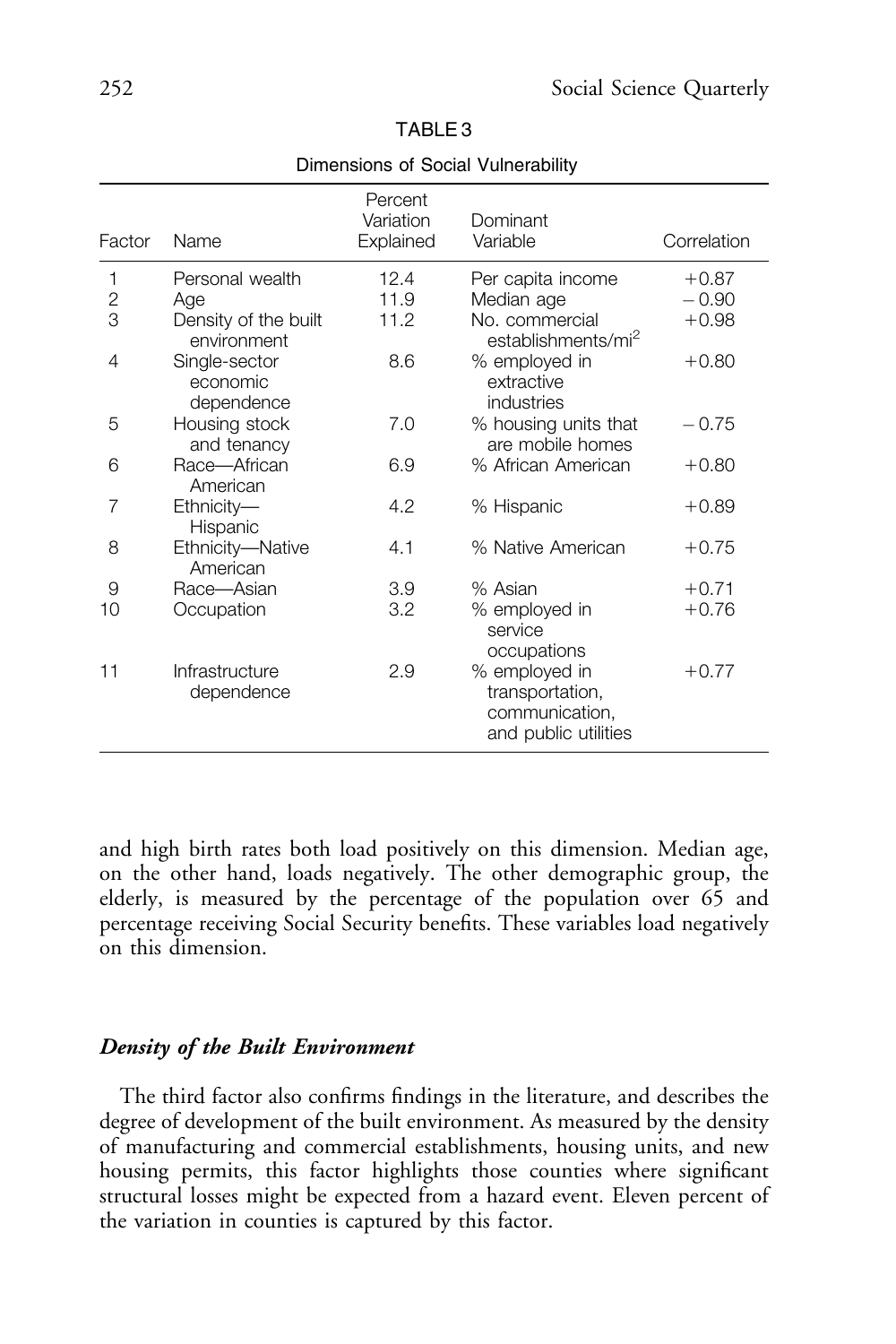## Single-Sector Economic Dependence

A singular reliance on one economic sector for income generation creates a form of economic vulnerability for counties. The boom and bust economies of oil development, fishing, or tourism-based coastal areas are good examples—in the heyday of prosperity, income levels are high, but when the industry sees hard times or is affected by a natural hazard, the recovery may take longer. The agricultural sector is no exception and is, perhaps, even more vulnerable given its dependence on climate. Any change in weather conditions or increases in hydrometeorological hazards, such as flooding, drought, or hail, can affect annual and decadal incomes and the sustainability of the resource base. This fourth factor explains 8.6 percent of the variation, with percentage rural farm population and percent employment in extractive industries having the highest correlations.

# Housing Stock and Tenancy

The quality and ownership of housing is an important component of vulnerability. The fifth factor explains 7 percent of the variance, with the most dominant variables including mobile homes, renters, and urban living. The nature of the housing stock (mobile homes) and the nature of ownership (renters) and the location (urban) combine to produce the social vulnerability depicted in this factor. The displacement of affected populations from damaged dwellings is potentially greater in urban areas than rural ones, while the destruction of mobile homes is potentially greater in rural areas (where they are often the dominant form of housing).

#### Race

Race contributes to social vulnerability through the lack of access to resources, cultural differences, and the social, economic, and political marginalization that is often associated with racial disparities. Our sixth factor identifies race, specifically African American, as an indicator of social vulnerability. This factor also correlates highly with percentage femaleheaded households, noting that counties with high percentages of African-American female-headed households are among the most vulnerable. This factor explains 6.9 percent of the variation among U.S. counties. Factor 9 identifies another racial group, Asians, and accounts for 3.9 percent of the variability among counties.

#### Ethnicity

Like race, ethnicity also is a clearly defined factor contributing to vulnerability and this factor is mostly correlated with Hispanic in Factor 7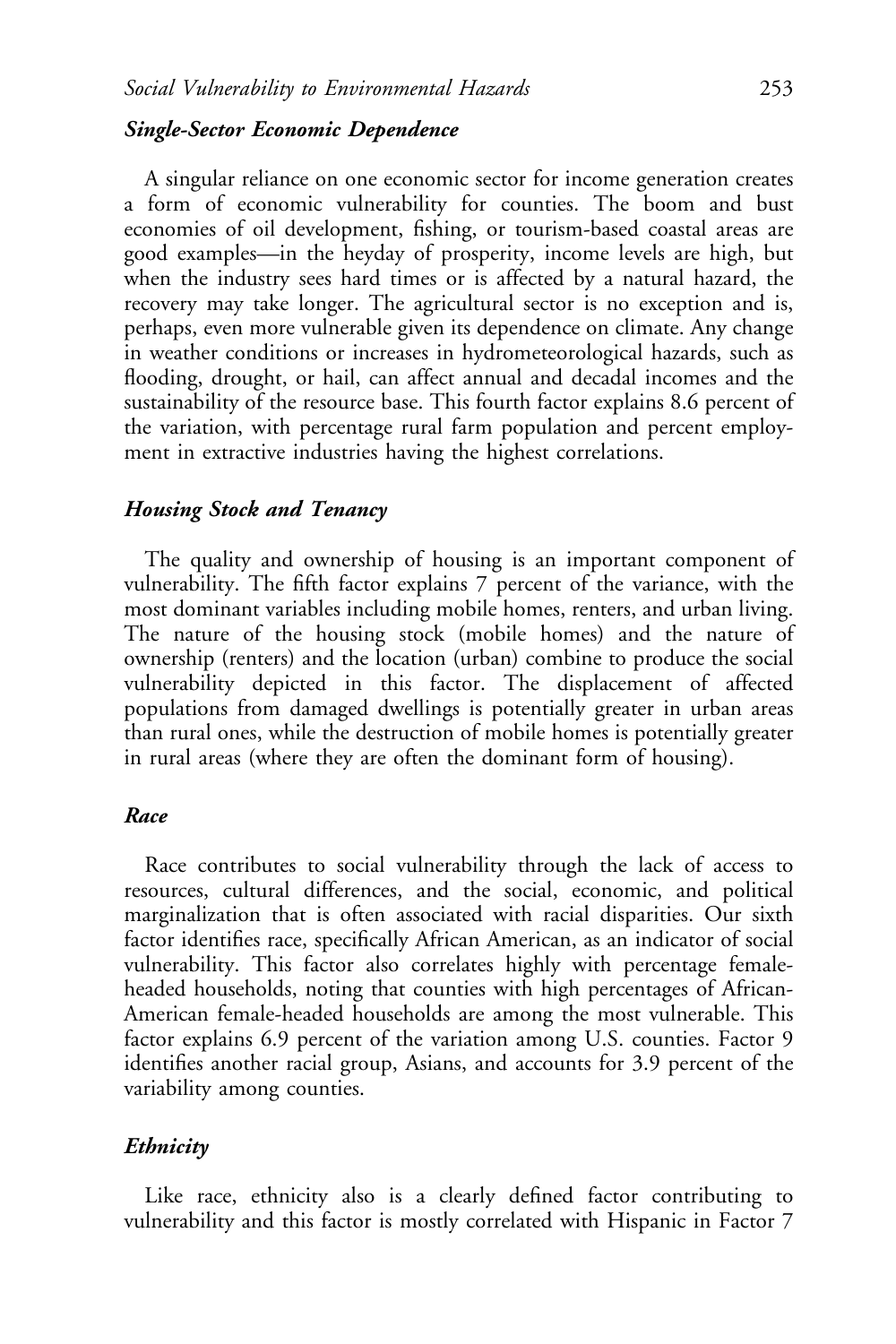and Native American in Factor 8. These factors explain 4.2 percent and 4.1 percent of the variation among U.S. counties, respectively.

## **Occupation**

The literature suggests that occupation is an important dimension of vulnerability. The 10th factor, in fact, distinguishes counties based on occupations—primarily lower wage service occupations such as personal services. As might be expected, counties heavily dependent on this employment base might suffer greater impacts from natural hazards and face slower recovery from disasters. This factor explains 3.2 percent of the variance among counties.

#### Infrastructure Dependence

The 11th factor (explaining 2.9 percent of the variance) is a hybrid one that loads highly on two individual indicators—large debt to revenue ratio and percent employed in public utilities and other infrastructure (transportation and communications). The economic vitality and revenuegenerating capability of a county is a good indicator of its ability to divert resources to hazard mitigation and, ultimately, recovery should the disaster occur. Those counties with high debt to revenue ratio and primary dependence on infrastructure employment have fewer localized resources for recovery, thereby affecting their ability to successfully recover from a disaster.

#### The Social Vulnerability Index (SoVI)

The factor scores were added to the original county file as 11 additional variables and then placed in an additive model to produce the composite social vulnerability index score (SoVI) for each county. The SoVI is a relative measure of the overall social vulnerability for each county. We selected an additive model, thereby making no *a priori* assumption about the importance of each factor in the overall sum. In this way, each factor was viewed as having an equal contribution to the county's overall vulnerability. In the absence of a defensible method for assigning weights, we felt this was the best option. Further, all factors were scaled so that positive values indicated higher levels of vulnerability; negative values decreased or lessened the overall vulnerability. In those instances where the effect was ambiguous (both increased and decreased vulnerability), we used the absolute value. To determine the most and least vulnerable of the counties (e.g., the outliers based on a normal curve), the SoVI scores were mapped based on standard deviations from the mean into five categories ranging from –1 on the lower end to  $+1$  on the upper end.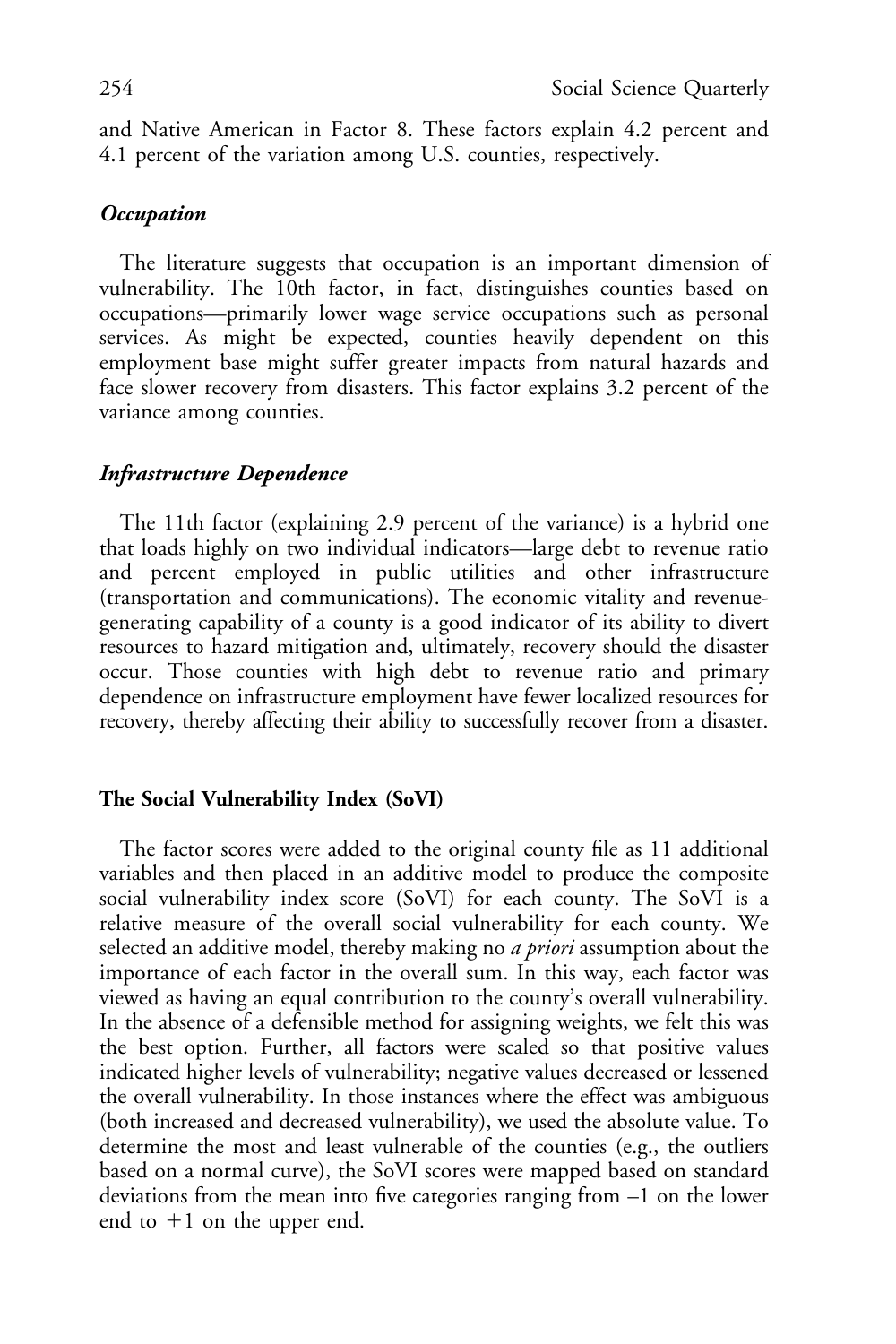# The Geography of Social Vulnerability

As expected, the vast majority of U.S. counties exhibit moderate levels of social vulnerability. The SoVI ranges from –9.6 (low social vulnerability) to 49.51 (high social vulnerability) with mean vulnerability score of 1.54  $(SD = 3.38)$  for all U.S. counties. With some notable exceptions, the most vulnerable counties appear in the southern half of the nation (Figure 2), stretching from south Florida to California—regions with greater ethnic and racial inequalities as well as rapid population growth.

Counties with SoVI scores greater than  $+1$  standard deviations are labeled as most vulnerable. They include a geographic mix of highly urbanized counties, large Hispanic and/or Native American populations, and socially dependent populations (those in poverty and lacking in education). A total of 393 counties (12.5 percent of the total) were classified in the most vulnerable category. The most socially vulnerable county in the nation is Manhattan Borough (part of New York City), largely based on the density of the built environment. This factor accounts for the placement of San Francisco County and Bronx County (New York City) among the top five most vulnerable counties as well. Two other counties round out the top five, but their vulnerability is derived entirely from different indicators. Kalawao, Hawaii is ranked second in overall social vulnerability based on three factors:

#### FIGURE 2

Comparative Vulnerability of U.S. Counties Based on the Social Vulnerability Index (SoVI)

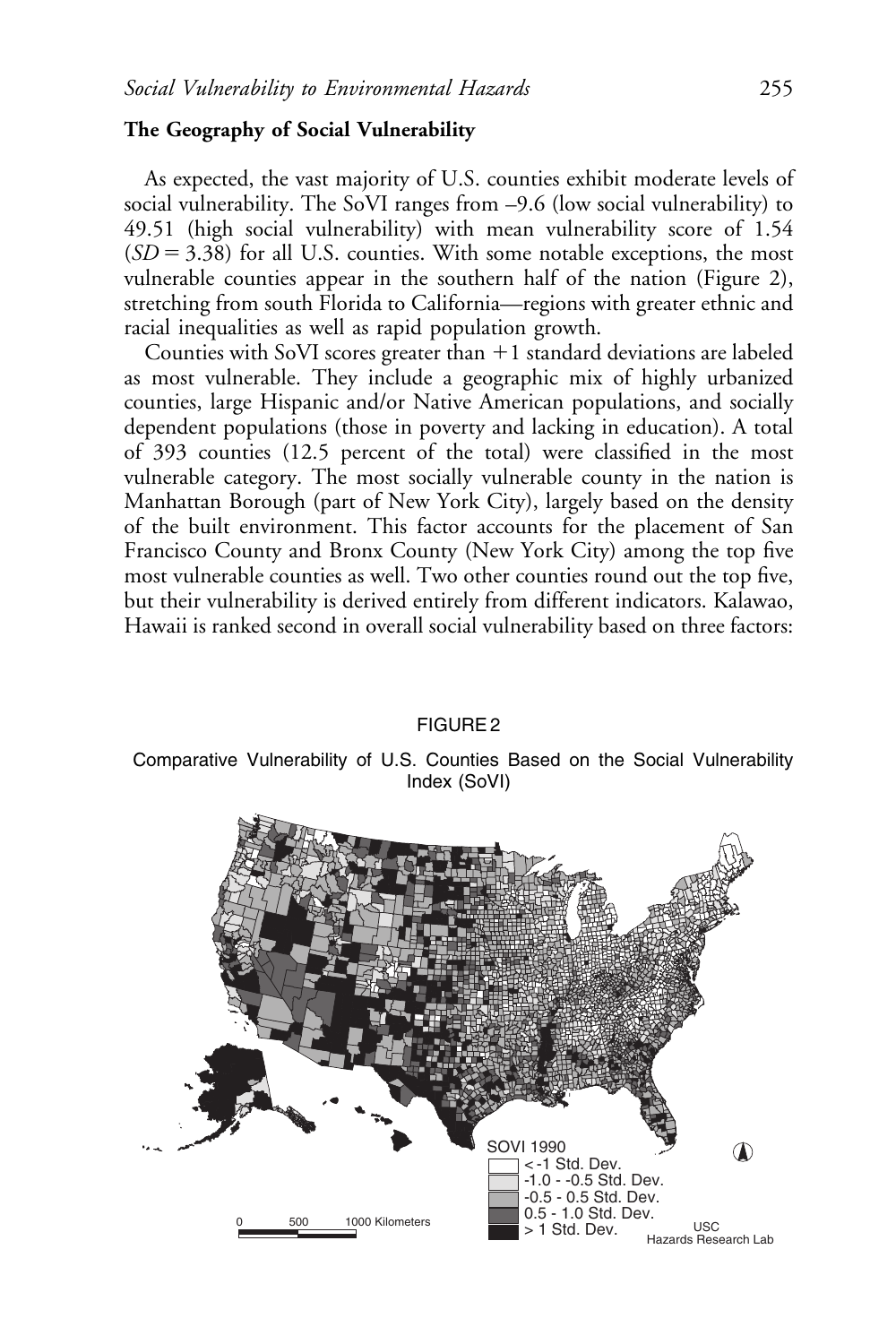age of residents (elderly), race/ethnicity (Asian and Native Hawaiian), and personal wealth (poverty). This is not surprising given the county's history as a former leper colony. In 1990, there were fewer than 200 residents of this county. Benton, Washington's social vulnerability is defined by its large debt to revenue ratio and reliance on high percentage employment in utilities. Again, this is not surprising when one considers that Benton County is home to Hanford Nuclear Reservation, a Department of Energy facility. A lower tax base (most of the county is in federal land ownership) coupled with the need to provide services helps to account for the relatively high debt to revenue ratio, thus increasing its social vulnerability.

Counties labeled as the least vulnerable (more than –1 standard deviation from the mean) are clustered in New England, along the eastern slopes of the Appalachian Mountains from Virginia to North Carolina, and in the Great Lakes states. Topping the list of least vulnerable counties are Yellowstone National Park, MT; Poquoson, VA; Los Alamos, NM; Tolland, CT, and Moore, TN. The low social vulnerability score for Yellowstone National Park County is not a surprise given that the county is mostly in a protected status with a very small population that has little ethnic, racial, or gender diversity. The remaining counties are all relatively homogenous—suburban, wealthy, white, and highly educated—characteristics that lower the level of social vulnerability. The exception is Moore County, TN, located in the south central portion of the state. The county is also homogeneous, with predominately white, middle-class residents living in owner-occupied housing who are employed in technical, sales, or executive positions. The county has relatively low unemployment as it is home to the Jack Daniel's Distillery, the primary source of employment in the area.

## Using SoVI to Predict Disaster Impacts

To initially test the reliability and usefulness of the SoVI, we examined the number of presidential disaster declarations by county for the 1990s. We recognize that these declarations represent larger, singular events rather than smaller, more chronic losses, and are often seen as political rewards rather than risk or impact-driven responses (Downton and Pielke, 2001). However, as a proof of concept, the relationship between the frequency of disaster declarations per county and its level of social vulnerability (as measured by the SoVI) might yield some useful insights.

We conducted a simple correlation between the frequency of presidential disaster declarations by county (during the 1990s) and the SoVI index score. There is a weak but negative relationship ( $r = -0.099$ ,  $s = 0.000$ ) between the number of disaster declarations and higher SoVI scores. This initially suggests no discernible trend in the relationship between presidential declarations and the degree of social vulnerability. Nationally, the average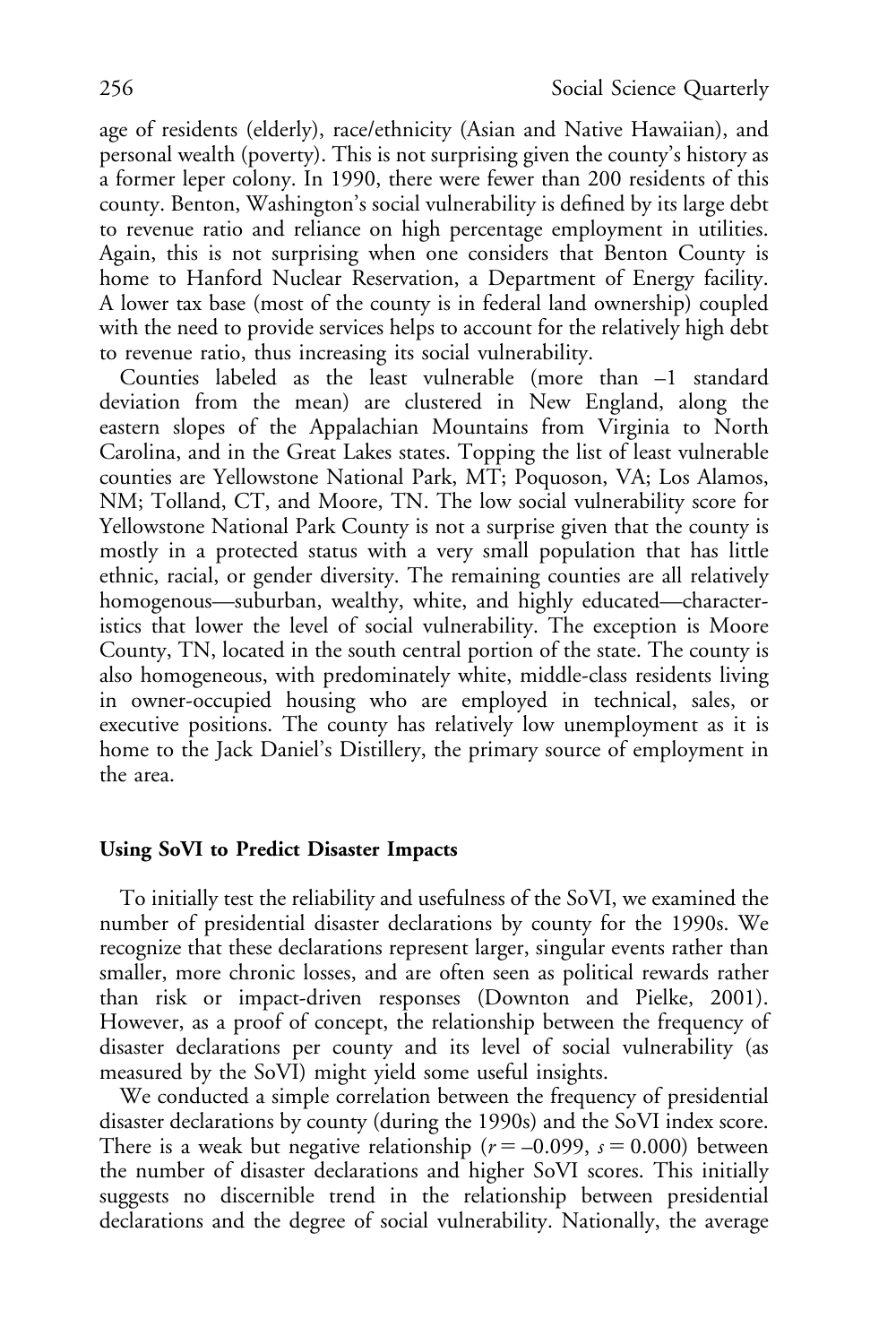number of presidential disaster declarations per county is 2.4, yet among the most vulnerable counties (Figure 2), the mean is 1.97, while for the least vulnerable the mean number of disaster declarations is 2.52. These differences, however, are not statistically significant.

## Conclusions

There is no consensus within the social science community about social vulnerability or its correlates. Using the hazards-of-place model of vulnerability, we suggest that social vulnerability is a multidimensional concept that helps to identify those characteristics and experiences of communities (and individuals) that enable them to respond to and recover from environmental hazards. The correlates are largely derivative from local case studies of disasters and community responses. There have been few, if any, attempts to develop larger theoretical or conceptual understandings of comparative indicators of social vulnerability, despite the clear need to develop such a robust and replicable set.

The factors identified in the statistical analysis are consistent with the broader hazards literature and not only demonstrate the geographic variability in social vulnerability, but also the range in the underlying causes of that vulnerability. As a comparative measure, this methodology works quite well, explaining about 76 percent of the statistical variance in U.S. counties, using 11 independent factors. Having said this, we realize that the SoVI is not a perfect construct and more refinements are necessary. This is very clear based on the lack of correlation with presidential disaster declarations, which may be a function of the SoVI, but is more likely a function of the frequency and location of disaster events as well as the political process involved in the declaration process itself.

The SoVI can be coupled with hazard event frequency (number of natural hazards events, for example) and economic loss data to further examine those individual factors that are the most important contributors to dollar losses. This could be done on an individual hazard basis (e.g., floods, hurricanes) or by specific time period for all hazards. Not all factors are equal, and the need to develop a defensible weighting scheme is important. But what should determine those relative weights?

The next step is to examine how the overall social vulnerability as measured by the SoVI has changed over time and space. To do that requires a historical reconstruction of the variables used in this analysis. In this way, one can monitor changes in the total social vulnerability score as well as its underlying dimensions from a set period, 1960 onward, for example. Further, the analysis can be projected into the future (in this case using Census 2000 and beyond) using this analog data to develop realistic scenarios of potential future vulnerabilities.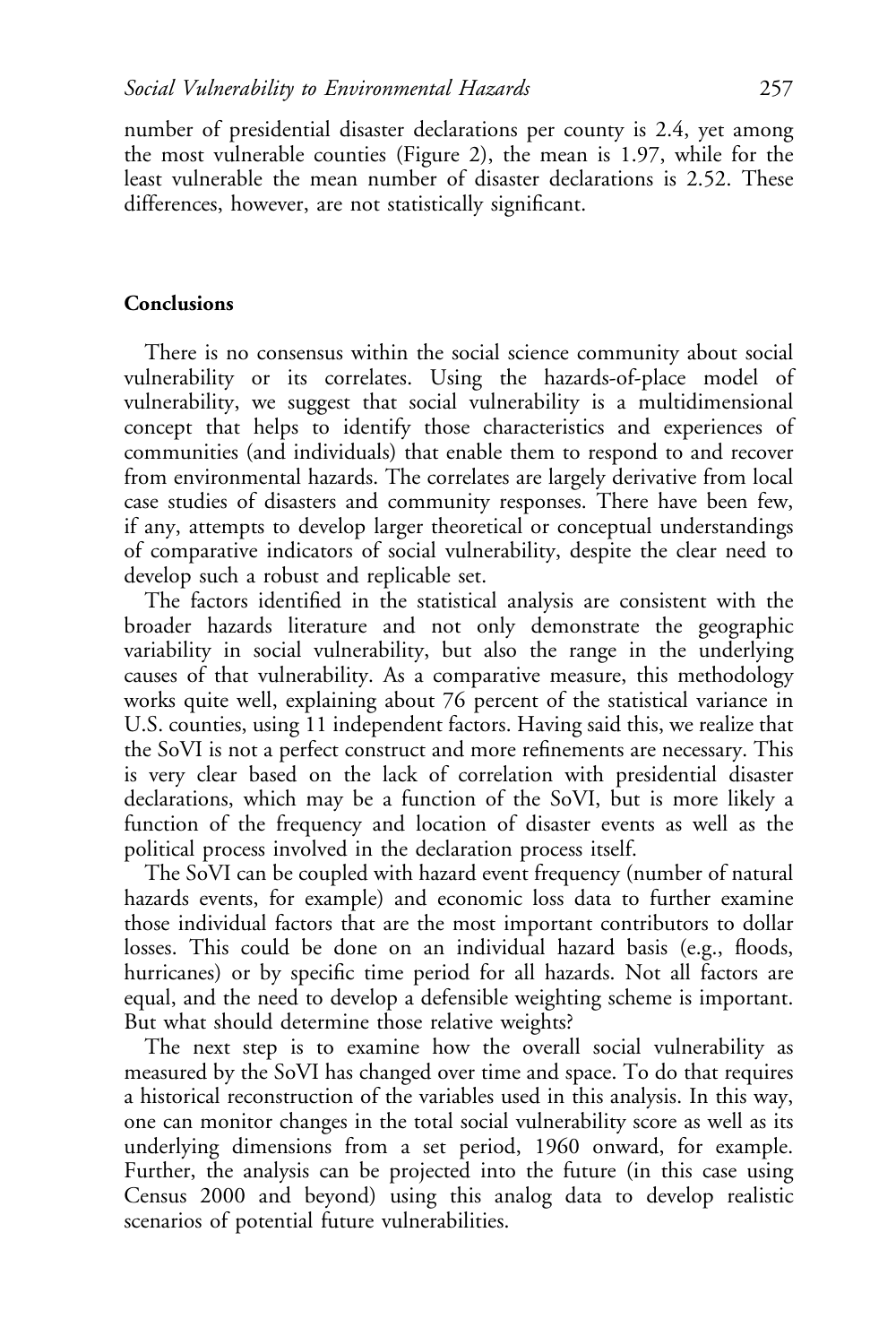This methodology also can support specific subsetting of counties, such as coastal or riverine counties, to ascertain similarities and differences in relative levels of social vulnerability. The relationship between the level of social vulnerability and biophysical risk is the obvious next step. How well do the counties match up? Are those counties most exposed (higher hazard potential or greater biophysical risk) also the most socially vulnerable? In adding a physical component, vulnerability can be examined not just as a social or a biophysical phenomenon, but as a complex interaction of the two. This integrative step will help advance our understanding of vulnerability science at the local, regional, and national scales. The SoVI can assist local decisionmakers in pinpointing those factors that threaten the sustainability and stability of the county (or community). Using this index in conjunction with biophysical risk data, means that mitigation efforts can be targeted at the most vulnerable groups or counties. The development and integration of social, built environment, and natural hazard indicators will improve our hazard assessments and justify the selective targeting of communities for mitigation based on good social science, not just political whim.

#### **REFERENCES**

Anderson, M. B. 2000. ''Vulnerability to Disaster and Sustainable Development: A General Framework for Assessing Vulnerability.'' Pp. 11–25 in R. Pielke, Jr. and R. Pielke Sr., eds. Storms (Vol. 1). London: Routledge.

Blaikie, P., T. Cannon, I. Davis, and B. Wisner. 1994. At Risk: Natural Hazards, People's Vulnerability, and Disasters. London: Routledge.

Bolin, R. 1993. Household and Community Recovery After Earthquakes. Boulder, Colo.: Institute of Behavioral Science, University of Colorado.

Bolin, R., and L. Stanford. 1991. ''Shelter, Housing and Recovery: A Comparison of US Disasters." Disasters 15(1):24-34.

Bolin, R., with L. Stanford. 1998. The Northridge Earthquake: Vulnerability and Disaster. London: Routledge.

Burton, I., R. W. Kates, and G. F. White. 1993. The Environment as Hazard (2nd ed.). New York: Guildford.

Comfort, L., B. Wisner, S. Cutter, R. Pulwarty, K. Hewitt, A. Oliver-Smith, J. Wiener, M. Fordham, W. Peacock, and F. Krimgold. 1999. ''Reframing Disaster Policy: The Global Evolution of Vulnerable Communities." Environmental Hazards 1(1):39-44.

Cova, T. J., and R. L. Church. 1997. ''Modeling Community Evacuation Vulnerability Using GIS.'' International Journal of Geographical Information Science 11:763–84.

Cutter, S. L. 1985. Rating Places: A Geographer's View on Quality of Life. Washington D.C.: Association of American Geographers.

-. 1996. "Vulnerability to Environmental Hazards." Progress in Human Geography 20(4):529–39.

——. ed. 2001a. American Hazardscapes: The Regionalization of Hazards and Disasters. Washington, D.C.: Joseph Henry Press.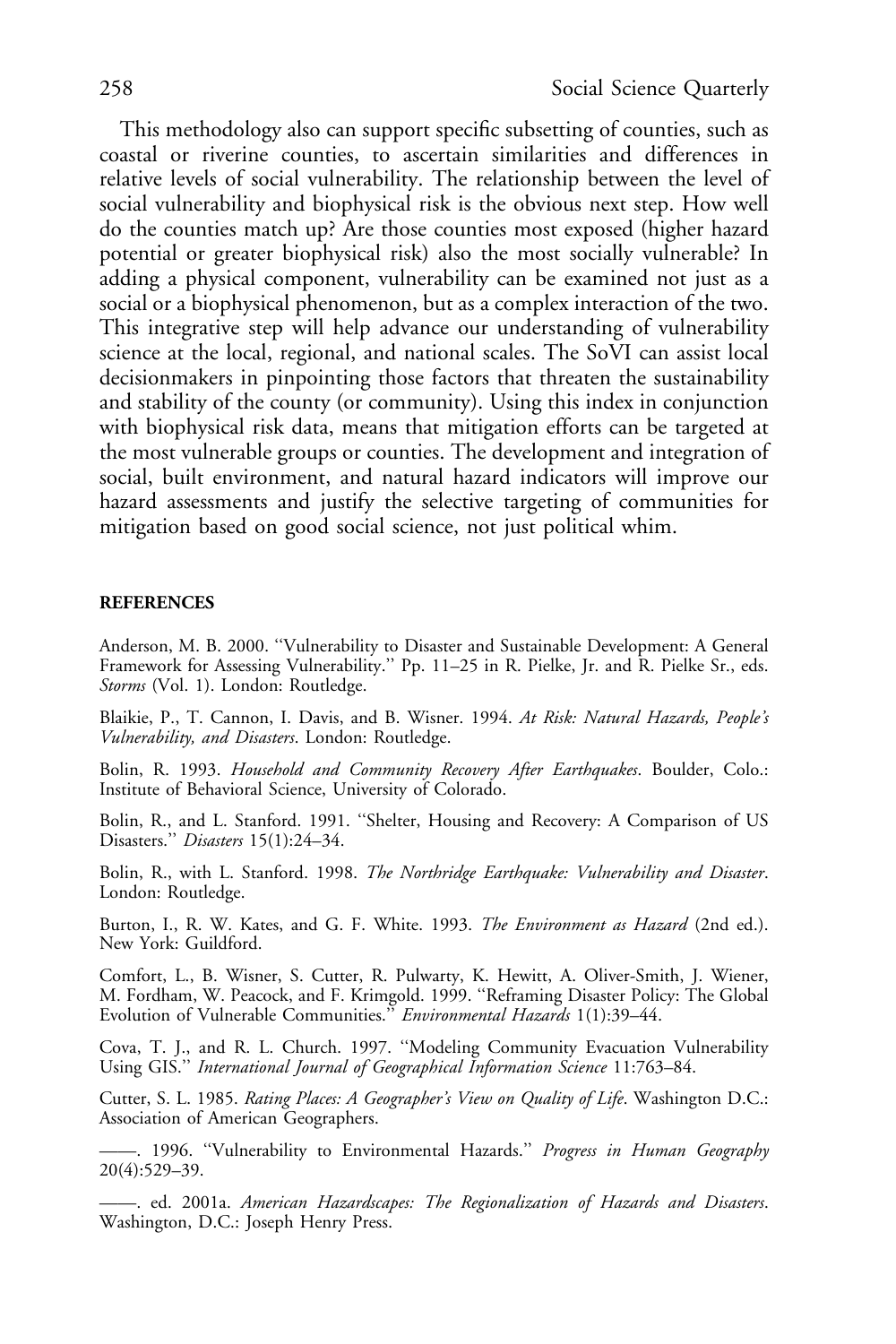——. 2001b. ''A Research Agenda for Vulnerability Science and Environmental Hazards.'' IHDP Update (Newsletter of the IHDP) 2:8–9.

Cutter, S. L., B. Boruff, and W. L. Shirley. 2001. ''Indicators of Social Vulnerability to Hazards.'' Unpublished paper. Columbia, S.C.: University of South Carolina, Hazards Research Lab.

Cutter, S. L., J. T. Mitchell, and M. S. Scott. 2000. ''Revealing the Vulnerability of People and Places: A Case Study of Georgetown County, South Carolina.'' Annals of the Association of American Geographers 90(4):713–37.

Dow, K. 1992. ''Exploring Differences in Our Common Future(s): The Meaning of Vulnerability to Global Environmental Change.'' Geoforum 23(3):417–36.

Downton, M. W., and R. A. Pielke. 2001. ''Discretion Without Accountability: Politics Flood Damage, and Climate." Natural Hazards Review 2(4):157-66.

Drabek, T. E. 1996. Disaster Evacuation Behavior: Tourists and Other Transients. Program on Environment and Behavior Monograph No. 58, Institute of Behavioral Science. Boulder, Colo.: University of Colorado.

Duncan, O. D. 1969. Towards Social Reporting: New Steps. New York: Russell Sage Foundation.

——. 1984. Notes on Social Measurement, Historical and Critical. Beverly Hills, Cal.: Russell Sage Foundation.

Enarson, E., and B. Morrow. 1998. The Gendered Terrain of Disaster. New York: Praeger.

Enarson, E., and J. Scanlon. 1999. ''Gender Patterns in Flood Evacuation: A Case Study in Canada's Red River Valley.'' Applied Behavioral Science Review 7(2):103–24.

Esty, D., and P. K. Cornelius, eds. 2002. Environmental Performance Measurement: The Global Report 2001-2002. New York: Oxford University Press.

Fothergill, A. 1996. "Gender, Risk, and Disaster." International Journal of Mass 14(1):33-56.

Garoogian, D. 1999. 2000 America's Top-Rated Cities: A Statistical Handbook (7th ed.). Lakeville, Conn.: Grey House Publishing.

Goldman, B. A. 1991. The Truth About Where You Live. An Atlas for Action on Toxics and Mortality. New York: Random House.

Hall, B., and M. L. Kerr. 1991. 1991–1992 Green Index. Washington D.C.: Island Press.

Heinz Center for Science, Economics, and the Environment. 2000. The Hidden Costs of Coastal Hazards: Implications for Risk Assessment and Mitigation. Covello, Cal.: Island Press.

-. 2002. Human Links to Coastal Disasters. Washington, D.C.: The H. John Heinz III Center for Science, Economics and the Environment.

Hewitt, K. 1997. Regions of Risk: A Geographical Introduction to Disasters. Essex, U.K.: Longman.

——. 2000. ''Safe Place or 'Catastrophic Society'? Perspectives on Hazards and Disasters in Canada.'' Canadian Geographer 44(4):325–41.

Kasperson, J. X., R. E. Kasperson, and B. L. Turner, eds. 1995. Regions at Risk: Comparisons of Threatened Environments. Tokyo: United Nations University Press.

Land, K. C. 1983. "Social Indicators." Annual Review of Sociology 9:1-26.

Land, K. C., and S. Spilerman. 1975. Social Indicator Models. New York: Russell Sage Foundation.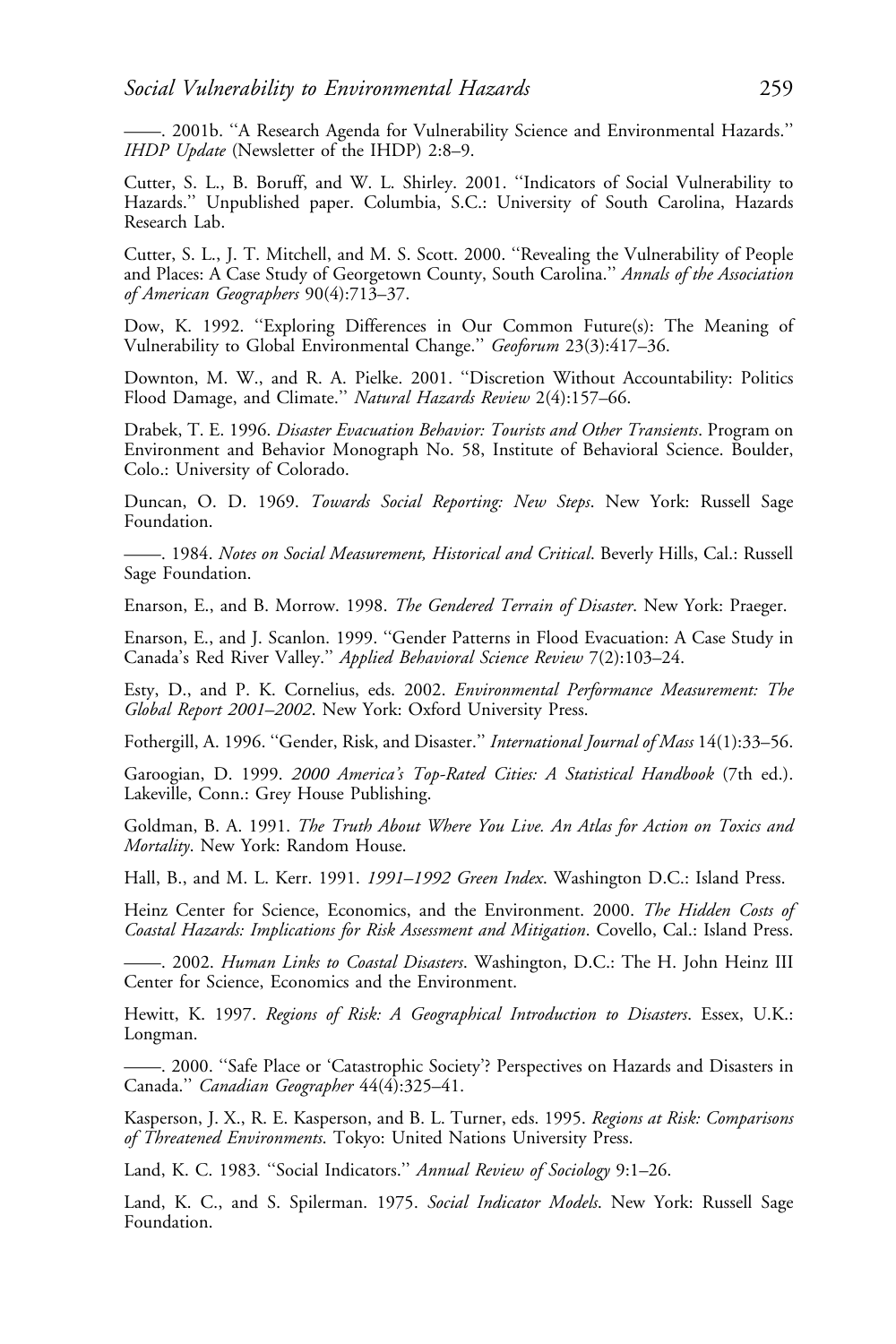Mileti, D. 1999. Disasters by Design: A Reassessment of Natural Hazards in the United States. Washington, D.C.: Joseph Henry Press.

Mitchell, J. K., ed. 1999. Crucibles of Hazard: Mega-Cities and Disasters in Transition. Tokyo: United Nations University Press.

Miringhoff, M. L. 1999. The Social Health of the Nation: How America Is Really Doing. New York: Oxford University Press.

Morrow, B. H. 1999. ''Identifying and Mapping Community Vulnerability.'' Disasters  $23(1):11-18.$ 

Morrow, B. H., and B. Phillips. 1999. ''What's Gender 'Got to Do With It'?'' International Journal of Mass Emergencies and Disasters 17(1):5–11.

Ngo, E. B. 2001. ''When Disasters and Age Collide: Reviewing Vulnerability of the Elderly.'' Natural Hazards Review 2(2):80–89.

National Research Council. 2000. Ecological Indicators for the Nation. Washington, D.C.: National Academy Press.

O'Brien, P., and D. Mileti. 1992. ''Citizen Participation in Emergency Response Following the Loma Prieta Earthquake.'' International Journal of Mass Emergencies and Disasters 10: 71–89.

Peacock, W., B. H. Morrow, and H. Gladwin, eds. 1997. Hurricane Andrew and the Reshaping of Miami: Ethnicity, Gender, and the Socio-Political Ecology of Disasters. Gainesville, Fla.: University Press of Florida.

——. 2000. Hurricane Andrew and the Reshaping of Miami: Ethnicity, Gender, and the Socio-Political Ecology of Disasters. Miami, Fla.: Florida International University, International Hurricane Center.

Platt, R. 1995. ''Lifelines: An Emergency Management Priority for the United States in the 1990s.'' Disasters 15:172–76.

——. 1999. Disasters and Democracy: The Politics of Extreme Natural Events. Washington, D.C.: Island Press.

Puente, S. 1999. "Social Vulnerability to Disaster in Mexico City." Pp. 295-334 in J. K. Mitchell, ed., Crucibles of Hazard: Mega-Cities and Disasters in Transition. Tokyo: United Nations University Press.

Pulido, L. 2000. ''Rethinking Environmental Racism: White Privilege and Urban Development in Southern California.'' Annals of the Association of American Geographers 90:12–40.

Putnam, R. D. 2000. Bowling Alone: Collapse and Revival of the American Community. New York: Simon & Schuster.

Rossi, R. J., and K. J. Gilmartin. 1980. The Handbook of Social Indicators: Sources, Characteristics and Analysis. New York: Garland STPM Press.

Savageau, D. 2000. Places Rated Almanac. Foster City, Cal.: IDG Books.

Shaw-Taylor, Y. 1999. Measurement of Community Health: The Social Health Index. Lanham, Md.: University Press of America.

Smith, D. 1973. Geography of Social Well Being. New York: McGraw Hill.

Smith, T. W. 1981. ''Social Indicators: A Review Essay.'' Journal of Social History 14:739–47.